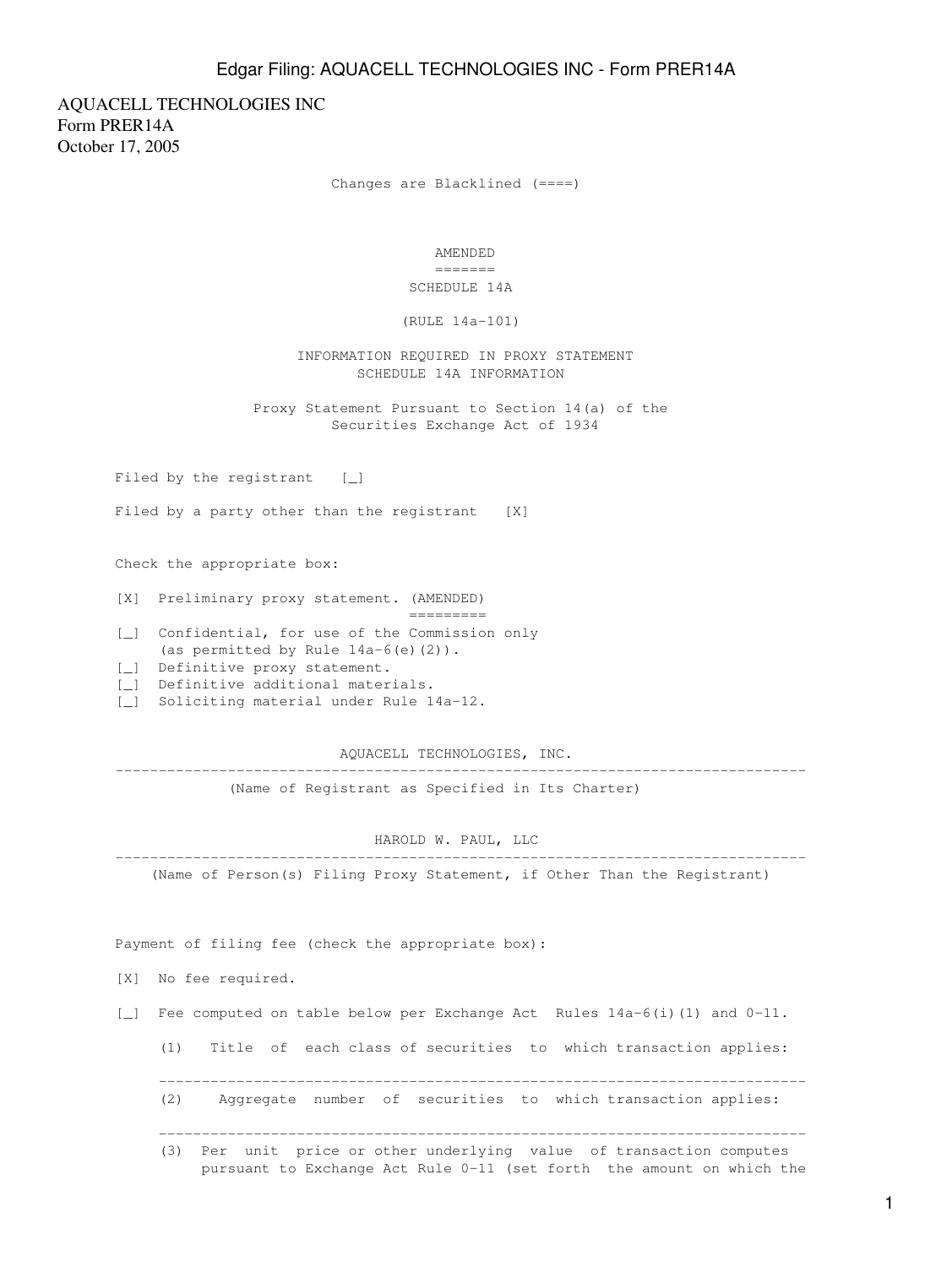filing fee is calculated and state how it was determined):

|        | (4) Proposed maximum aggregate value of transaction:                                                                                                                                                                                                                                                                            |  |
|--------|---------------------------------------------------------------------------------------------------------------------------------------------------------------------------------------------------------------------------------------------------------------------------------------------------------------------------------|--|
|        | (5) Total fee paid:                                                                                                                                                                                                                                                                                                             |  |
|        |                                                                                                                                                                                                                                                                                                                                 |  |
| $\Box$ | Fee paid previously with preliminary materials.                                                                                                                                                                                                                                                                                 |  |
| $\Box$ | Check box if any part of the fee is offset as provided by Exchange Act<br>Rule $0-11$ (a) (2) and identify the filing for which the offsetting fee was<br>paid previously. Identify the previous filing by registration statement<br>number, or the form or schedule and the date of its filing.<br>(1) Amount Previously Paid: |  |
|        | (2) Form, Schedule or Registration Statement No.:                                                                                                                                                                                                                                                                               |  |
|        | (3) Filing Party:                                                                                                                                                                                                                                                                                                               |  |
|        | (4) Date Filed:                                                                                                                                                                                                                                                                                                                 |  |
|        |                                                                                                                                                                                                                                                                                                                                 |  |

AQUACELL TECHNOLOGIES, INC.

 10410 TRADEMARK STREET RANCHO CUCAMONGA, CA 91730

 $\mathcal{L}_\text{max}$  , and the set of the set of the set of the set of the set of the set of the set of the set of the set of the set of the set of the set of the set of the set of the set of the set of the set of the set of the

 $\overline{\phantom{a}}$  , which is a set of the set of the set of the set of the set of the set of the set of the set of the set of the set of the set of the set of the set of the set of the set of the set of the set of the set of th

 $\overline{\phantom{a}}$  , which is a set of the set of the set of the set of the set of the set of the set of the set of the set of the set of the set of the set of the set of the set of the set of the set of the set of the set of th

 NOTICE OF ANNUAL MEETING OF STOCKHOLDERS

December 7, 2005

 NOTICE IS HEREBY GIVEN that the Annual Meeting of Stockholders ("Annual Meeting") of AquaCell Technologies, Inc. (the "Company") will be held at The Center Club, 650 Town Center Drive, Costa Mesa, California 92626 on December 7, 2005, at 10:30 a.m., for the following purposes, all as more fully described in the attached Proxy Statement:

 1. To elect two directors to serve for the ensuing three-year period and until their successors are elected and qualified;

 2. To ratify the appointment of Wolinetz, Lafazan & Company, PC as independent registered public accounting firm for 2006;

 3. To ratify an amendment to the Company's Certificate of Incorporation increasing the number of authorized common shares from  $40,000,000$  to 75,000,000;

4. To ratify the amendment of the Company's 1998 Incentive Stock Plan;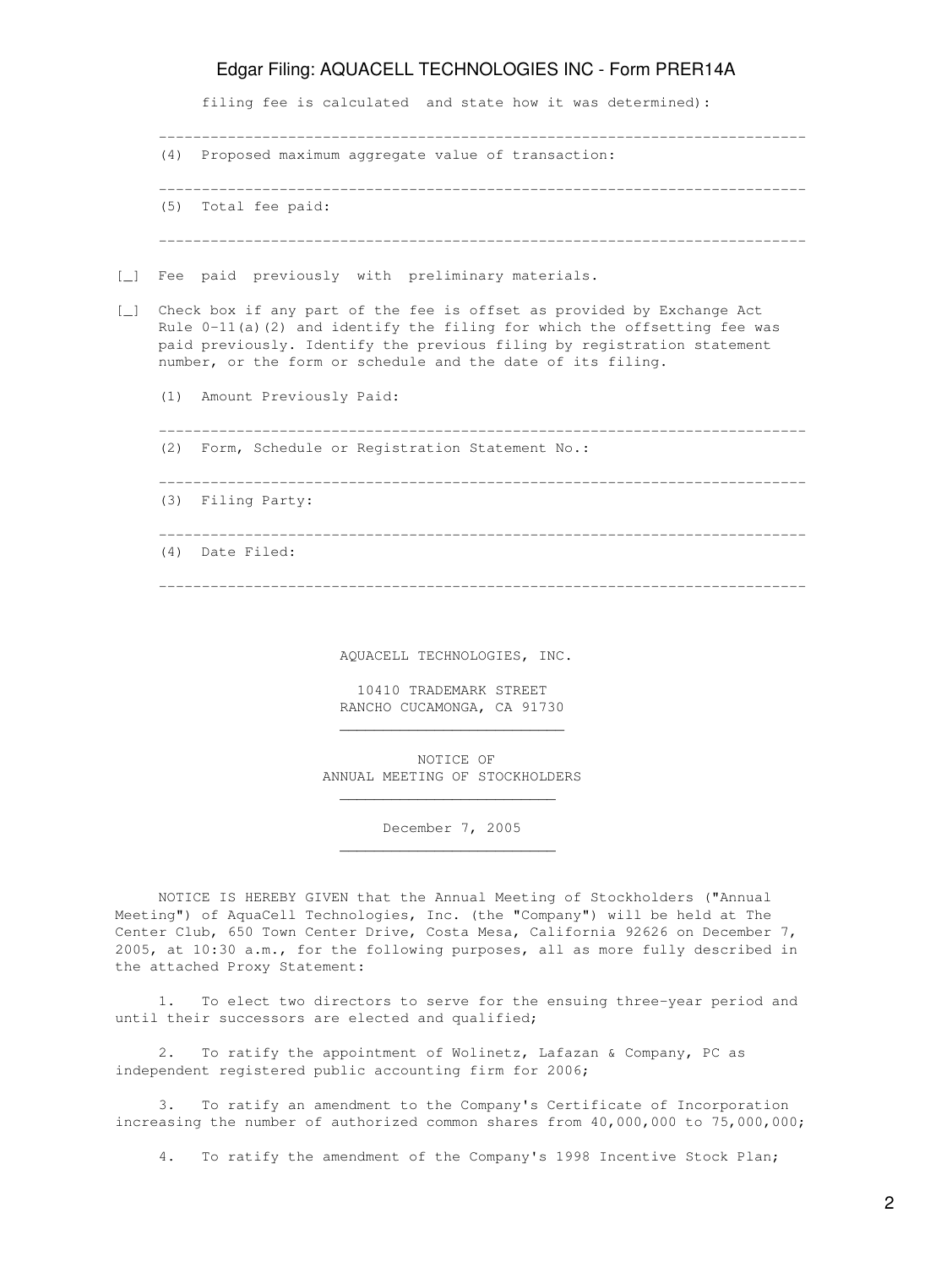and

 5. To transact such other business as may properly come before the meeting and any and all adjournments thereof.

 The Board of Directors has fixed the close of business on October 14, 2005, as the record date for the determination of stockholders entitled to notice of, and to vote at, the meeting or any adjournment thereof.

 You are earnestly requested to date, sign and return the accompanying form of proxy in the envelope enclosed for that purpose (to which no postage need be affixed if mailed in the United States) whether or not you expect to attend the meeting in person. The proxy is revocable by you at any time prior to its exercise and will not affect your right to vote in person in the event you attend the meeting or any adjournment thereof. The prompt return of the proxy will be of assistance in preparing for the meeting and your cooperation in this respect will be appreciated.

By Order of the Board of Directors

/s/ Karen B. Laustsen

-----------------------------------

Karen B. Laustsen, Secretary

Rancho Cucamonga, California October 24, 2005

AQUACELL TECHNOLOGIES, INC.

 10410 TRADEMARK STREET RANCHO CUCAMONGA, CA 91730

PROXY STATEMENT

 $\frac{1}{\sqrt{2}}$  ,  $\frac{1}{\sqrt{2}}$  ,  $\frac{1}{\sqrt{2}}$  ,  $\frac{1}{\sqrt{2}}$  ,  $\frac{1}{\sqrt{2}}$  ,  $\frac{1}{\sqrt{2}}$  ,  $\frac{1}{\sqrt{2}}$  ,  $\frac{1}{\sqrt{2}}$  ,  $\frac{1}{\sqrt{2}}$  ,  $\frac{1}{\sqrt{2}}$  ,  $\frac{1}{\sqrt{2}}$  ,  $\frac{1}{\sqrt{2}}$  ,  $\frac{1}{\sqrt{2}}$  ,  $\frac{1}{\sqrt{2}}$  ,  $\frac{1}{\sqrt{2}}$ 

 $\frac{1}{\sqrt{2}}$  ,  $\frac{1}{\sqrt{2}}$  ,  $\frac{1}{\sqrt{2}}$  ,  $\frac{1}{\sqrt{2}}$  ,  $\frac{1}{\sqrt{2}}$  ,  $\frac{1}{\sqrt{2}}$  ,  $\frac{1}{\sqrt{2}}$  ,  $\frac{1}{\sqrt{2}}$  ,  $\frac{1}{\sqrt{2}}$  ,  $\frac{1}{\sqrt{2}}$  ,  $\frac{1}{\sqrt{2}}$  ,  $\frac{1}{\sqrt{2}}$  ,  $\frac{1}{\sqrt{2}}$  ,  $\frac{1}{\sqrt{2}}$  ,  $\frac{1}{\sqrt{2}}$ 

 $\mathcal{L}_\text{max}$  , and the set of the set of the set of the set of the set of the set of the set of the set of the set of the set of the set of the set of the set of the set of the set of the set of the set of the set of the

 ANNUAL MEETING OF STOCKHOLDERS TO BE HELD ON DECEMBER 7, 2005

 This Proxy Statement and the accompanying form of proxy is furnished to stockholders of AquaCell Technologies, Inc. ("Company") in connection with the solicitation of proxies, in the accompanying form, by the Board of Directors of the Company for use in voting at the Annual Meeting of Stockholders to be held at The Center Club, 650 Town Center Drive, Costa Mesa, California 92626 on December 7, 2005, at 10:30 a.m., and at any and all adjournments thereof. Any proxy given pursuant to this solicitation may be revoked by the person giving it by giving notice to the Secretary of the Company in person, or by written notification actually received by the Secretary, at any time prior to its being exercised. Unless otherwise specified in the proxy, shares represented by proxies will be voted FOR the election of the nominees listed herein.

 The Company's executive offices are located at 10410 Trademark Street, Rancho Cucamonga, CA 91730. On or about October 24, 2005, this Proxy Statement and the accompanying form of proxy, together with a copy of the Annual Report of the Company for the fiscal year ended June 30, 2005, are to be mailed to each stockholder of record at the close of business on October 14, 2005.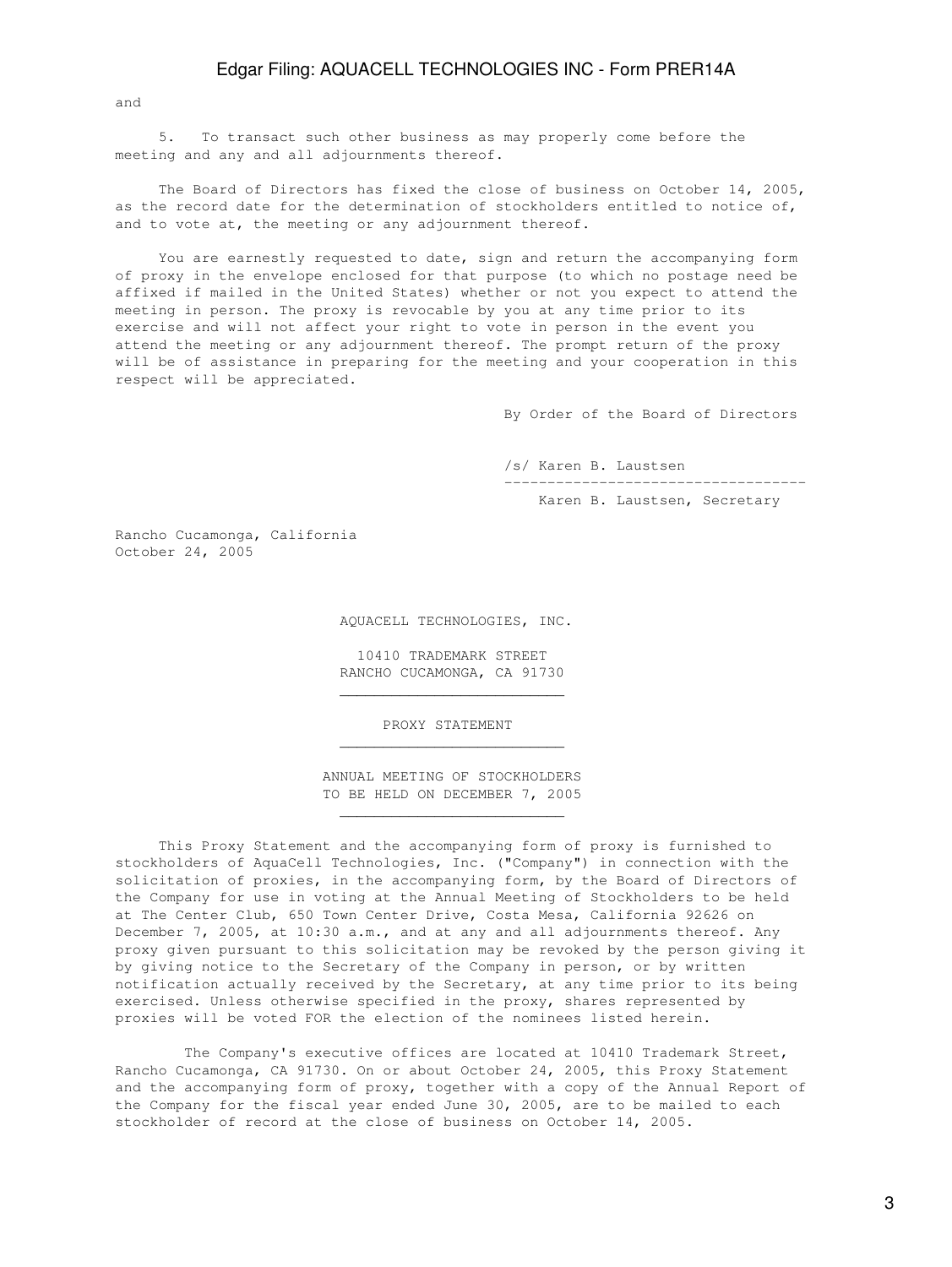VOTING SECURITIES -----------------

 The Board of Directors has fixed the close of business on October 14, 2005, as the record date for the determination of stockholders entitled to notice of, and to vote at, the Annual Meeting. Only stockholders of record at the close of business on that date will be entitled to vote at the Annual Meeting or any and all adjournments thereof. As of October 14, 2005, the Company had issued and outstanding 22,638,643 shares of Common Stock, the Company's only class of voting securities outstanding. Each stockholder of the Company will be entitled to one vote for each share of Common Stock registered in his name on the record date. The presence, in person or by proxy, of a majority of all of the outstanding shares of Common Stock constitutes a quorum at the Annual Meeting. Proxies relating to "street name" shares that are returned to the Company but marked by brokers as "not voted" will be treated as shares present for purposes of determining the presence of a quorum on all matters but will not be treated as shares entitled to vote on the matter as to which authority to vote is withheld by the broker ("broker non-votes"). The election of directors requires a plurality vote of those shares voted at the Annual Meeting with respect to the election of directors. "Plurality" means that the individuals who receive the largest number of votes cast "FOR" are elected as directors. Consequently, any shares not voted "FOR" a particular nominee (whether as a result of a direction to withhold authority or a broker non-vote) will not be counted in such nominee's favor. All other matters to be voted on will be decided by the affirmative vote of a majority of the shares present or represented at the Annual Meeting and entitled to vote. On any such matter, an abstention will have the same effect as a negative vote, but because shares held by brokers will not be considered entitled to vote on matters as to which the brokers withhold authority, a broker non-vote will have no effect on the vote.

 The following table sets forth certain information as of October 14, 2005 (on which date 22,638,643 shares of the Company's Common Stock were outstanding), with respect to (i) those persons or groups known to the Company to beneficially own more than 5% of the Company's Common Stock, (ii) each director and nominee, (iii) each executive officer whose compensation exceeded \$100,000 in fiscal 2005, and (iv) all directors and executive officers as a group. The information is determined in accordance with Rule 13d-3 promulgated under the Securities Exchange Act of 1934 based upon information furnished by the persons listed or contained in filings made by them with the Securities and Exchange Commission. Except as indicated below, the stockholders listed possess sole voting and investment power with respect to their shares.

1

| Name and Address                                                          | Shares of<br>Common Stock | Percentage of<br>Common Stock,<br>Beneficially Owned Warrants and Options |  |  |
|---------------------------------------------------------------------------|---------------------------|---------------------------------------------------------------------------|--|--|
| James C. Witham<br>10410 Trademark Street<br>Rancho Cucamonga, CA 91730   | 2,047,030(1)(2)           | $9.03$ %                                                                  |  |  |
| Karen B. Laustsen<br>10410 Trademark Street<br>Rancho Cucamonga, CA 91730 | 591,172 (3)               | $2.61$ %                                                                  |  |  |
| Gary S. Wolff<br>10410 Trademark Street<br>Rancho Cucamonga, CA 91730     | 503,367                   | $2.22$ $%$                                                                |  |  |
| Glenn A. Bergenfield                                                      | 796,700 (4)(5)            | 3.46%                                                                     |  |  |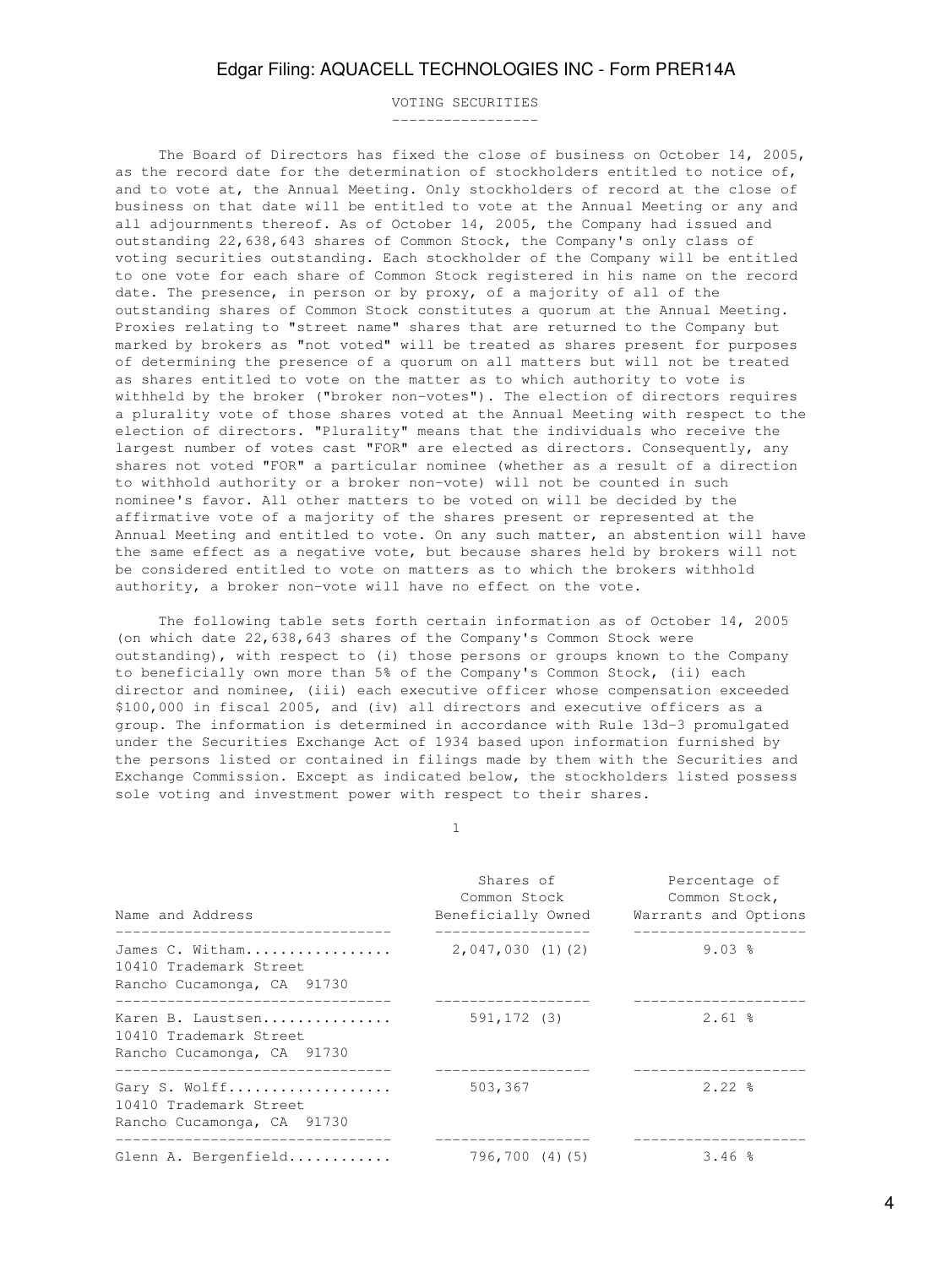|                                                                                                                                                                                                                                                                                                                                                                                                                                                                                                                                                                                                                                                                                                                                                                                                                                                                                                                                                                                    | 10410 Trademark Street                                                                                                                                                                                                                                                                                                                                                          |                |          |
|------------------------------------------------------------------------------------------------------------------------------------------------------------------------------------------------------------------------------------------------------------------------------------------------------------------------------------------------------------------------------------------------------------------------------------------------------------------------------------------------------------------------------------------------------------------------------------------------------------------------------------------------------------------------------------------------------------------------------------------------------------------------------------------------------------------------------------------------------------------------------------------------------------------------------------------------------------------------------------|---------------------------------------------------------------------------------------------------------------------------------------------------------------------------------------------------------------------------------------------------------------------------------------------------------------------------------------------------------------------------------|----------------|----------|
|                                                                                                                                                                                                                                                                                                                                                                                                                                                                                                                                                                                                                                                                                                                                                                                                                                                                                                                                                                                    |                                                                                                                                                                                                                                                                                                                                                                                 | 593,290 (4)(6) | $2.58$ % |
| Rancho Cucamonga, CA 91730<br>____________________________________<br>_____________________<br>____________________<br>Dr. William DiTuro<br>10410 Trademark Street<br>Rancho Cucamonga, CA 91730<br>__________________________________<br>____________________<br>______________________<br>James Barton<br>120,000(7)<br>$\star$<br>10410 Trademark Street<br>Rancho Cucamonga, CA 91730<br>_________________________________<br>All officers and directors as<br>19.80%<br>a group (six persons) 4,651,559<br>_____________________________________<br>$\star$<br>Less than 1%<br>Includes an aggregate of 480,000 shares owned of record by Witham Group,<br>(1)<br>LLC and JW Acquisitions, LLC which are entities in which Mr. Witham<br>controls 100% of the outstanding equity.<br>Includes 30,000 options exercisable within 60 days.<br>(2)<br>Includes 15,000 options exercisable within 60 days.<br>(3)<br>Includes 160,000 options exercisable within 60 days.<br>(4) |                                                                                                                                                                                                                                                                                                                                                                                 |                |          |
|                                                                                                                                                                                                                                                                                                                                                                                                                                                                                                                                                                                                                                                                                                                                                                                                                                                                                                                                                                                    |                                                                                                                                                                                                                                                                                                                                                                                 |                |          |
| (5)                                                                                                                                                                                                                                                                                                                                                                                                                                                                                                                                                                                                                                                                                                                                                                                                                                                                                                                                                                                | Includes 241,667 common stock purchase warrants exercisable within 60 days.<br>$\mathbf{1}$ and $\mathbf{1}$ and $\mathbf{1}$ and $\mathbf{1}$ and $\mathbf{1}$ and $\mathbf{1}$ and $\mathbf{1}$ and $\mathbf{1}$ and $\mathbf{1}$ and $\mathbf{1}$ and $\mathbf{1}$ and $\mathbf{1}$ and $\mathbf{1}$ and $\mathbf{1}$ and $\mathbf{1}$ and $\mathbf{1}$ and $\mathbf{1}$ and |                |          |

(6) Includes 163,333 common stock purchase warrants exercisable within 60 days. (7) Includes 40,000 common stock purchase options and 40,000 common stock

purchase warrants exercisable within 60 days.

 PROPOSAL NO. 1 --------------

#### ELECTION OF DIRECTORS

---------------------

 Our Restated Certificate of Incorporation provides for three classes of directors. Directors Witham and Bergenfield have been appointed to Class I and will serve until the meeting of stockholders in 2006; directors Laustsen and DiTuro have been appointed to Class II and will serve until the meeting of stockholders in 2005; and directors Wolff and Barton have been appointed to Class III and will serve until the annual meeting of stockholders in 2007. After these directors' terms expire, newly elected directors shall serve for three year terms or until their successors are duly elected and qualified.

 Two directors will be elected at the Annual Meeting to serve as directors for a term of three years. The Board of Directors has nominated William DiTuro and Karen B. Laustsen as the candidates for election. Unless authority is withheld, the proxies solicited by the Board of Directors will be voted FOR the election of the nominees. In case either of the nominees become unavailable for election to the Board of Directors, an event which is not anticipated, the persons named as proxies, or their substitutes, shall have full discretion and authority to vote or refrain from voting for any other candidate in accordance with their judgment.

2

Information About the Nominees ------------------------------

Name Age Position ---- --- -------- Karen B. Laustsen........ 45 President, Chief Operating Officer, Secretary and Director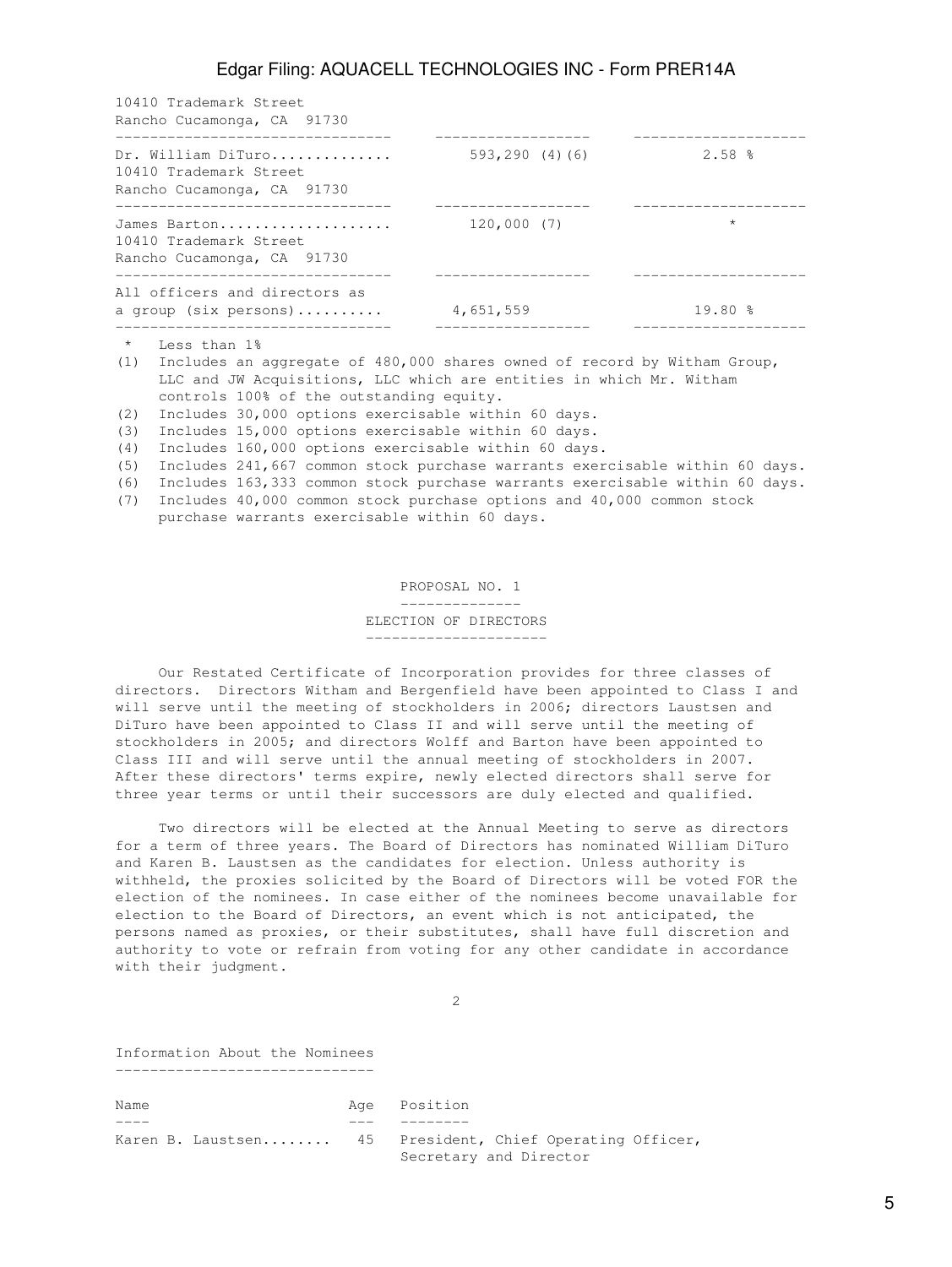Dr. William DiTuro....... 50 Director

 Karen B. Laustsen is a founder of AquaCell and has served as its President, Chief Operating Officer, Secretary, and as a Director since March, 1997. Prior to founding AquaCell, Ms. Laustsen served as President of JW Acquisition Co. from May, 1996 through March, 1997. From April, 1987 through May, 1996, Ms. Laustsen served as Executive Vice President and a Director of U.S. Alcohol Testing of America, Inc. Ms. Laustsen also served on the Board of Directors of U.S. Drug Testing, Inc. and Good Ideas Enterprises, Inc. Ms. Laustsen is the wife of James C. Witham, Chairman of AquaCell.

 William DiTuro has been a Director of AquaCell since July 1997. Dr. DiTuro has been self-employed as a sole practitioner of general pediatrics since 1986 and has served as a clinical instructor of pediatrics at the Robert Wood Johnson Medical School. Dr. DiTuro served as a Director of U.S. Alcohol, U.S. Drug Testing, Inc. and Good Ideas Enterprises, Inc.

Information About the Other Directors and Executive Officers

The Company's other directors and executive officers are as follows:

| Name                                      |    | Age Position                                         |
|-------------------------------------------|----|------------------------------------------------------|
|                                           |    |                                                      |
| James C. Witham                           | 64 | Chairman of the Board and<br>Chief Executive Officer |
| Gary S. Wolff 67 Chief Financial Officer, |    | Treasurer and Director                               |
| Glenn A. Bergenfield 52 Director          |    |                                                      |
| James Barton                              |    | 54 Director                                          |

 James C. Witham founded AquaCell in March, 1997 and serves as its Chairman and Chief Executive Officer. Prior to founding AquaCell, Mr. Witham founded JW Acquisition Co. in May, 1996 and served as its Chief Executive Officer until March, 1997. From April, 1987 through May, 1996, Mr. Witham founded and served as Chairman, Chief Executive Officer and President of U.S. Alcohol Testing. Mr. Witham also served as Chairman and Chief Executive Officer of U.S. Alcohol's two publicly held subsidiaries, U.S. Drug Testing, Inc. and Good Ideas Enterprises, Inc. Mr. Witham is the husband of Karen B. Laustsen, President of AquaCell.

 Gary S. Wolff is a founder of AquaCell and has served as its Treasurer, Chief Financial Officer and as a Director since March, 1997. Prior to founding AquaCell, Mr. Wolff served as Chief Financial Officer and a Director of U.S. Alcohol, a publicly held company from April, 1987 through July, 1996. Mr. Wolff also served as Chief Financial Officer and as a Director of U.S. Drug Testing, Inc. and as Treasurer and a Director of Good Ideas Enterprises, Inc. He is licensed as a Certified Public Accountant in the States of New York and New Jersey and during the period from July, 1996 through March, 1997 he was selfemployed as a sole practitioner of accounting.

Glenn A. Bergenfield has been a Director of AquaCell since July 1997. For the past fifteen years, Mr. Bergenfield has been self-employed as a sole practitioner of law in the State of New Jersey. Mr. Bergenfield served as a Director of U.S. Alcohol, and as a Director of U.S. Drug Testing, Inc. and Good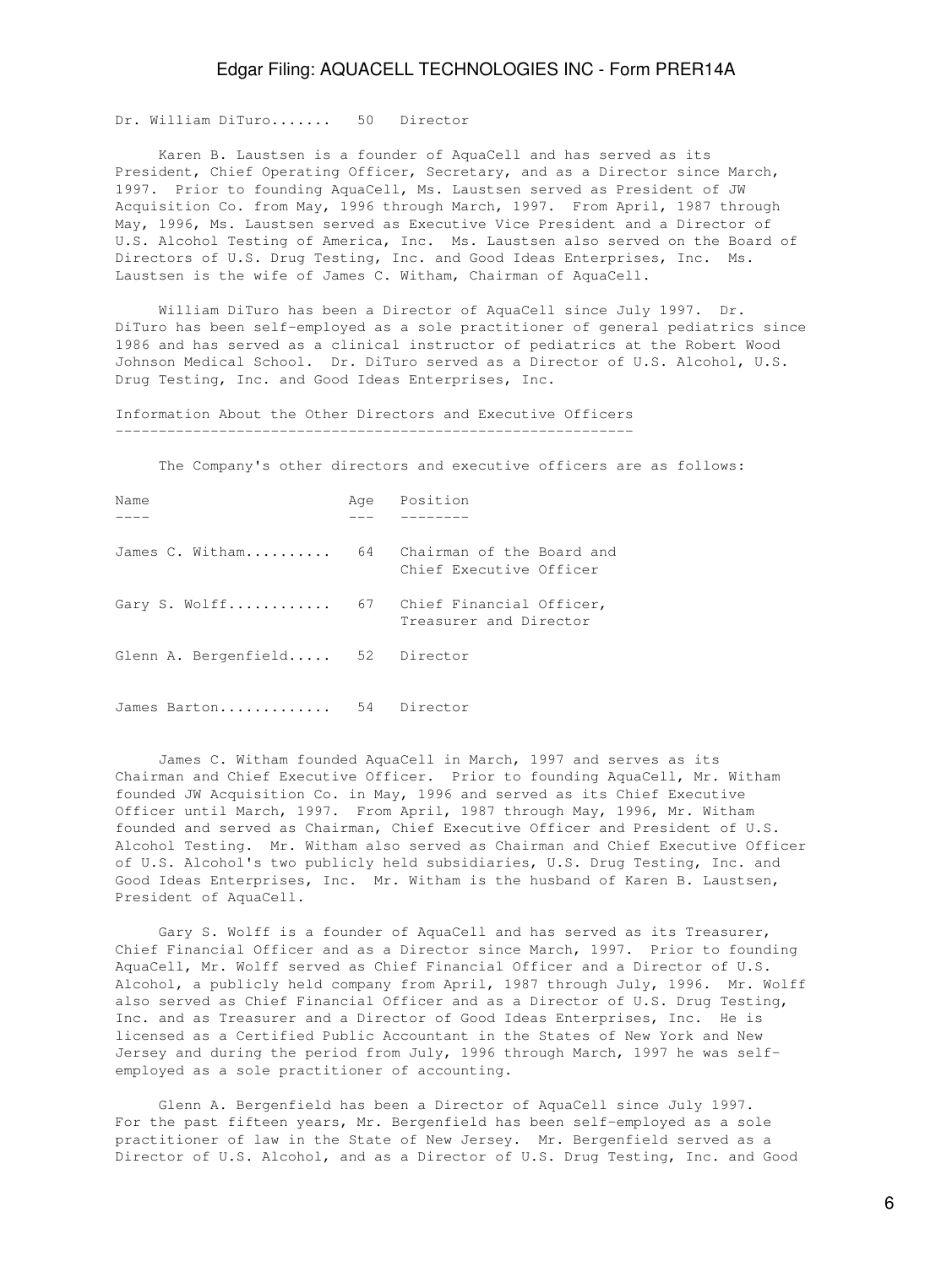Ideas Enterprises, Inc.

 $\sim$  3

 James Barton was appointed as a Director in July 2005. Since September 2003 he has been a Manager of Michigan Ornamental Metals, a privately held company. From 1987 through 2003, he was President of Johnson Atelier Technical Institute in Mercerville, New Jersey.

 The executive officers of the Company are elected annually by the Board of Directors and serve at the discretion of the Board.

#### Independence of Directors -------------------------

 The Company is listed on the American Stock Exchange ("Amex") and follows Amex rules in determining whether a director is independent. The Board of Directors also consults with counsel to ensure that the Board's determinations are consistent with those rules and relevant securities and other laws regarding director independence. Consistent with these considerations, the Board of Directors has affirmatively determined that Glenn Bergenfield, William DiTuro and James Barton will be independent directors for the ensuing year. The remaining directors are not independent because they are employed by the Company.

#### Meetings and Committees of the Board of Directors -------------------------------------------------

 During the fiscal year ended June 30, 2005 the Board of Directors held 6 meetings which all directors attended. The Board of Directors maintains an executive committee currently consisting of directors Witham, Laustsen and Wolff, which has all of the authority of the Board of Directors except as limited by applicable law. In addition we have an audit committee, a nominating committee and a compensation committee which are required to consist of a majority of outside directors. The audit committee, currently consisting of directors Bergenfield, DiTuro and Barton, oversees actions taken by our independent auditors and reviews our internal audit controls. The nominating committee, consisting of directors Bergenfield and DiTuro, oversees the selection of persons chosen to be nominated to the Board of Directors. The compensation committee, currently consisting of directors Bergenfield and DiTuro, reviews the compensation levels of our employees and makes recommendations to the Board regarding compensation. Mr. Barton was appointed to the Board and various committees in July 2005, and therefore, did not attend any meetings during the fiscal year.

Audit Committee Information and Report --------------------------------------

## General

-------

 The Company's audit committee was established in June 2000 and is currently comprised of Glenn Bergenfield, William DiTuro and James Barton. The audit committee met 4 times in the fiscal year ended June 30, 2005.

 Each member of the audit committee is an "independent director" and is "financially literate" as defined under the Amex listing standards. The Amex listing standards define an "independent director" generally as a person, other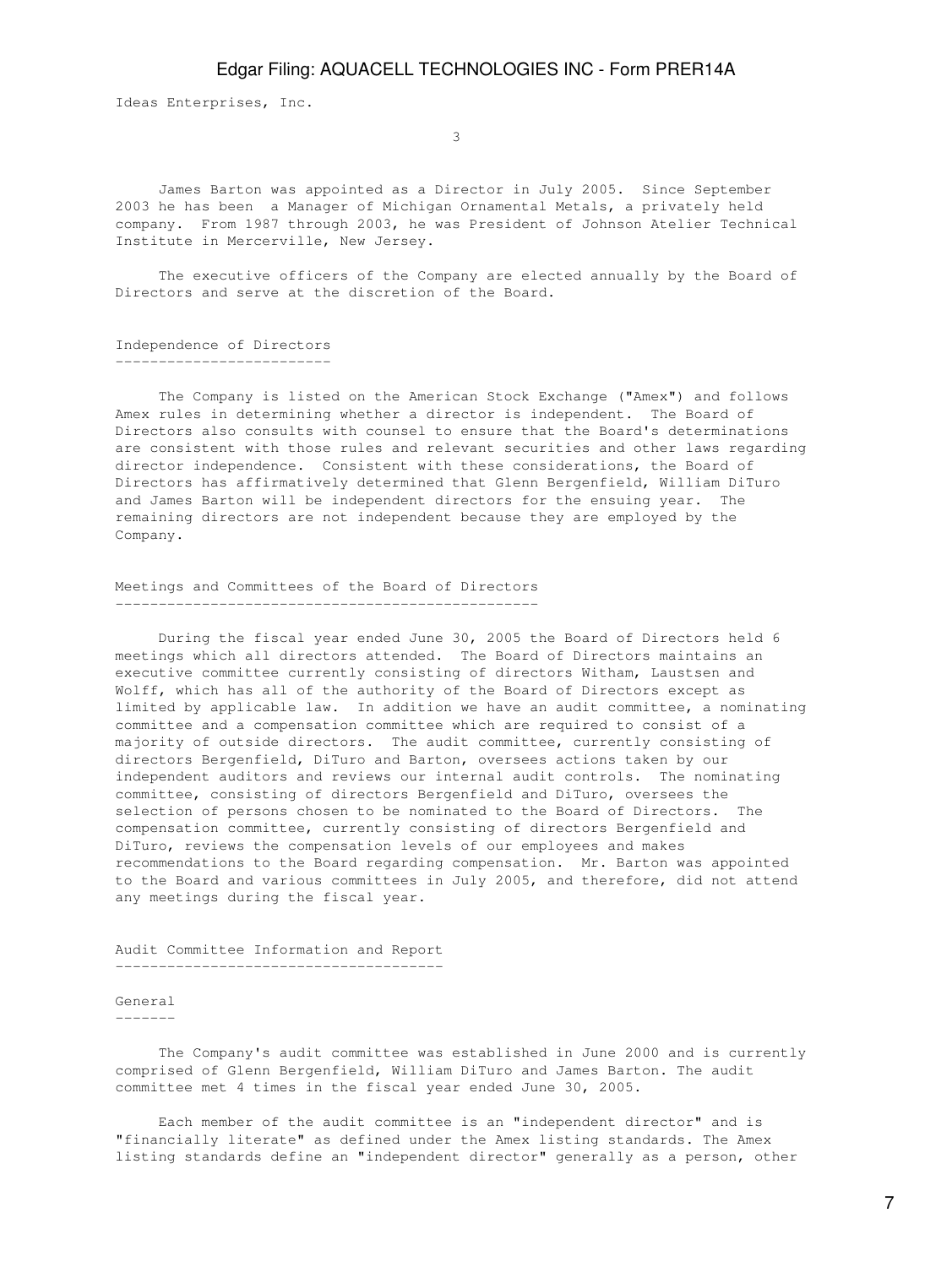than an officer of the company, who does not have a relationship with the company that would interfere with the director's exercise of independent judgment. The Amex's listing standards define "financially literate" as being able to read and understand fundamental financial statements (including a company's balance sheet, income statement and cash flow statement).

Independent Auditors' Fees --------------------------

 For the fiscal year ended June 30, 2005, the aggregate fees billed for professional services rendered for the audit of the Company's annual financial statements and the reviews of its financial statements included in the Company's quarterly reports totaled approximately \$60,000. For our fiscal year ended June 30, 2004, those fees were \$57,000.

#### Tax Fees

--------

 For the fiscal years ended June 30, 2005 and June 2004, there were no fees billed for tax compliance, tax advice or tax planning.

4

All Other Fees --------------

 For the fiscal years ended June 30, 2005 and June 30, 2004, there were no other fees billed by the Company's independent auditors.

#### Audit Committee Pre-Approval Policies and Procedures ----------------------------------------------------

 In accordance with Section 10A(i) of the Securities Exchange Act of 1934, before the Company engages its independent accountant to render audit or permitted non-audit services, the engagement is approved by the audit committee. The audit committee approved all of the fees referred to in the section entitled "Independent Auditors' Fees" above for 2005.

## Financial Expert on Audit Committee -----------------------------------

 The Board of Directors does not believe that any of the audit committee members qualify as an "audit committee financial expert" within the meaning of all applicable rules. While the Board of Directors believes that each audit committee member is financially literate and has an understanding of generally accepted accounting principles and financial statements, the ability to assess the general application of such principles in connection with the Company's financial statements, including estimates, accruals and reserves, experience in analyzing or evaluating financial statements of similar breadth and complexity as the Company's financial statements, an understanding of internal controls and procedures for financial reporting and an understanding of audit committee functions, none of the audit committee members has acquired these attributes through education or experience as, or actively supervising, a principal financial or accounting officer or a pubic accountant or auditor.

 Pursuant to the audit committee's written charter, which was adopted on June 1, 2000, the audit committee's responsibilities include, among other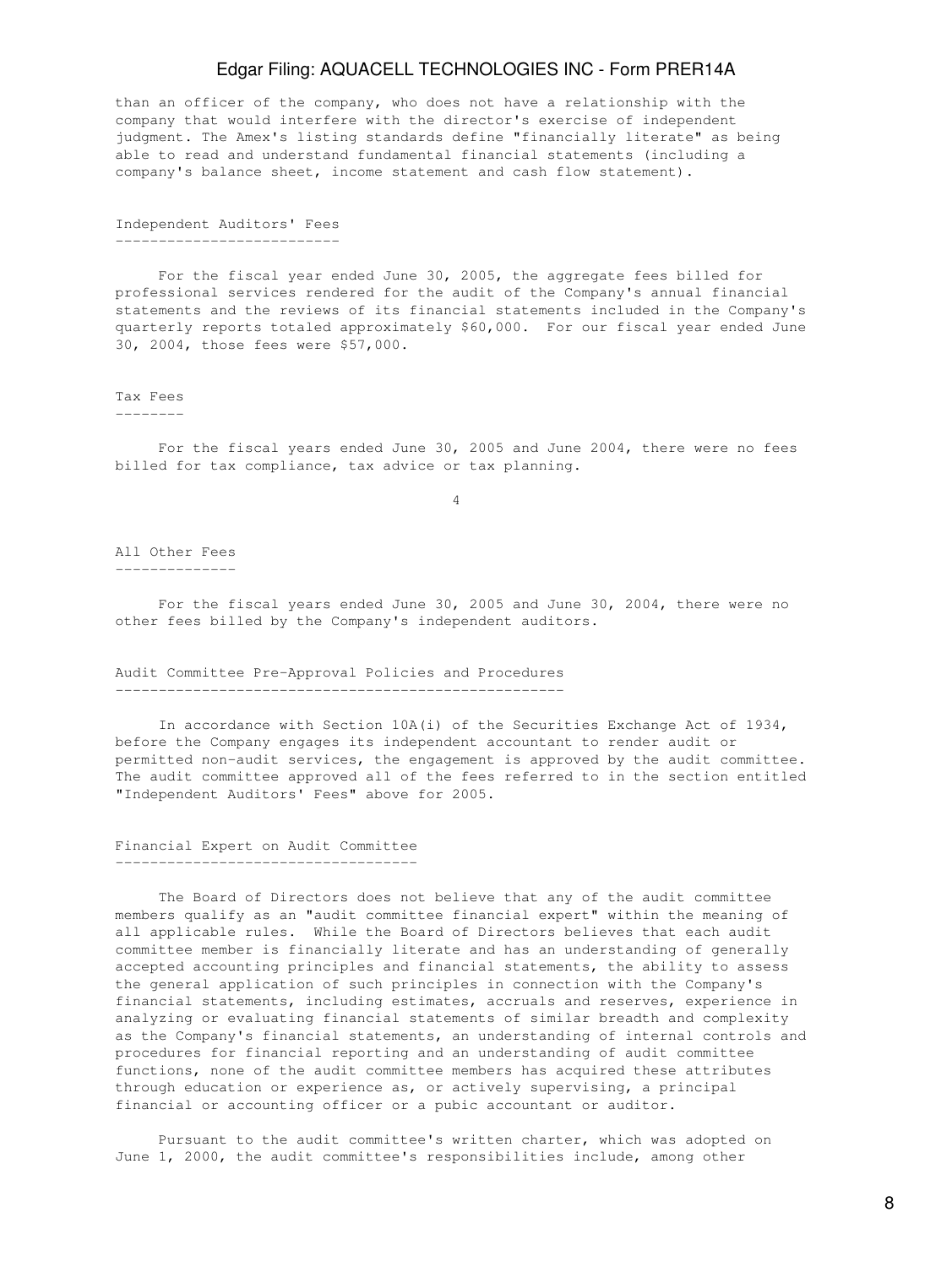things:

- . annually reviewing and reassessing the adequacy of the committee's formal charter;
- . reviewing the annual audited financial statements with the Company's management and its independent auditors and the adequacy of its internal accounting controls;
- . reviewing analyses prepared by the Company's management and independent auditors concerning significant financial reporting issues and judgments made in connection with the preparation of its financial statements;
- . making recommendations concerning the engagement of the independent auditor;
- . reviewing the independence of the independent auditors;
- . reviewing the Company's auditing and accounting principles and practices with the independent auditors and reviewing major changes to its auditing and accounting principles and practices as suggested by the independent auditor or its management; and
- . reviewing all related party transactions on an ongoing basis for potential conflict of interest situations.

 The Company's audit committee has met and held discussions with management and its independent auditors. Management represented to the committee that the Company's consolidated financial statements were prepared in accordance with generally accepted accounting principles, and the committee has reviewed and discussed the consolidated financial statements with management and the independent auditors. The committee discussed with the independent auditors the matters required to be discussed by Statement on Auditing Standards No. 61 (Communication with Audit Committees). The Company's independent auditors also provided the audit committee with the written disclosures required by Independence Standards Board Standard No. 1 (Independence Discussions with Audit Committees) and the committee discussed with the independent auditors and

 $5<sub>5</sub>$ 

management the auditors' independence, including with regard to fees for services rendered during the fiscal year and for all other professional services rendered by the Company's independent auditors. Based upon the committee's discussion with management and the independent auditors and the committee's review of the representations of management and the report of the independent auditors to the audit committee, the committee recommended that the Board of Directors include the audited consolidated financial statements in its annual report on Form 10-KSB for the fiscal year ended June 30, 2005.

> Glenn Bergenfield William DiTuro James Barton

Code of Ethics --------------

 In May 2004, the Board of Directors adopted a Code of Ethics that applies to the Company's directors, officers and employees, as well as those of its subsidiaries. The Company will provide any stockholder, without charge, upon request, a copy of its Code of Ethics. Requests should be sent in writing to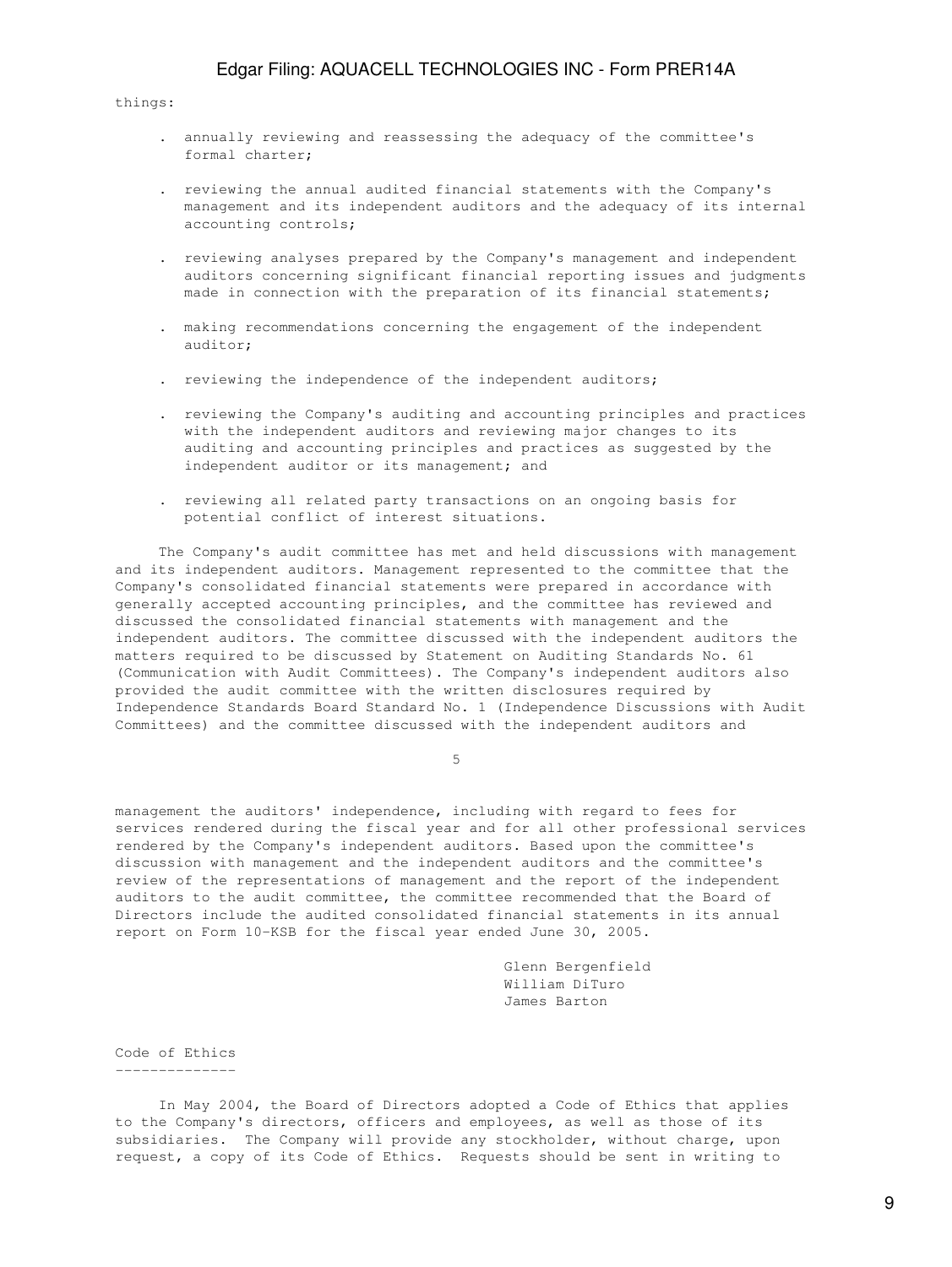AquaCell Technologies, Inc., 10410 Trademark Street, Rancho Cucamonga, CA 91730. Attention: Secretary.

Executive Compensation ----------------------

 The following table sets forth information concerning compensation for the fiscal years indicated for services in all capacities awarded to, earned by or paid to the Company's Chief Executive Officer and the other executive officers whose compensation was in excess of \$100,000 during the fiscal year ended June 30, 2005.

|                                                               |              | Annual Compensation |                                | Long-Term Compensation<br>______________________                                |  |  |
|---------------------------------------------------------------|--------------|---------------------|--------------------------------|---------------------------------------------------------------------------------|--|--|
| Name and Principal Position                                   |              | Salary (\$)         |                                | Options All Other<br>Year (1)(2)(3) Bonus $(\xi)$ Granted $(4)$ (5) Compensatio |  |  |
| James C. Witham                                               | 2005         |                     | $256,000$ --                   | 300,000                                                                         |  |  |
| Chairman of the Board and                                     | 2004         |                     | 277,000 50,000                 | 150,000                                                                         |  |  |
| Chief Executive Officer                                       | 2003         | 316,000             |                                |                                                                                 |  |  |
|                                                               |              |                     |                                |                                                                                 |  |  |
| Karen B. Laustsen                                             | 2005<br>2004 |                     | $154,000$ --<br>167,000 25,000 | 150,000<br>75,000                                                               |  |  |
| President, Chief Operating Officer,<br>Secretary and Director | 2003         | 190,000             |                                |                                                                                 |  |  |
|                                                               |              |                     |                                |                                                                                 |  |  |
| Gary S. Wolff                                                 | 2005         |                     | $137,000$ --                   | 150,000                                                                         |  |  |
| Treasurer, Chief Financial Officer<br>and Director            | 2004<br>2003 | 170,000             | 149,000 25,000                 | 75,000                                                                          |  |  |
| -------------------------------------                         |              |                     |                                |                                                                                 |  |  |

- (1) For the fiscal year 2005 aggregate salaries accrued but not paid amounted to \$260,000.
- (2) Aggregate salaries actually paid in fiscal year 2003 were \$109,000. \$567,000 of accrued and unpaid salaries were utilized to pay principal on certain notes receivable from third parties that were personally guaranteed by the Company's executive officers.
- (3) All of the salaries actually paid to the officers during fiscal 2003 represented vacation pay.
- (4) 300,000 options were issued in January 2004 and vest at the rate of 20% per year over a five-year period.
- (5) 600,000 options were issued in January 2005 and vest at the rate of 20% over a five-year period.

 $\sim$  6

 The following table summarizes the number of options granted to the executive officers named above during the fiscal year ended June 30, 2004.

------------------------------------------------------------------------------------------------------------- Options / SAR Grants in Last Fiscal Year Individual Grants -------------------------------------------------------------------------------------------------------------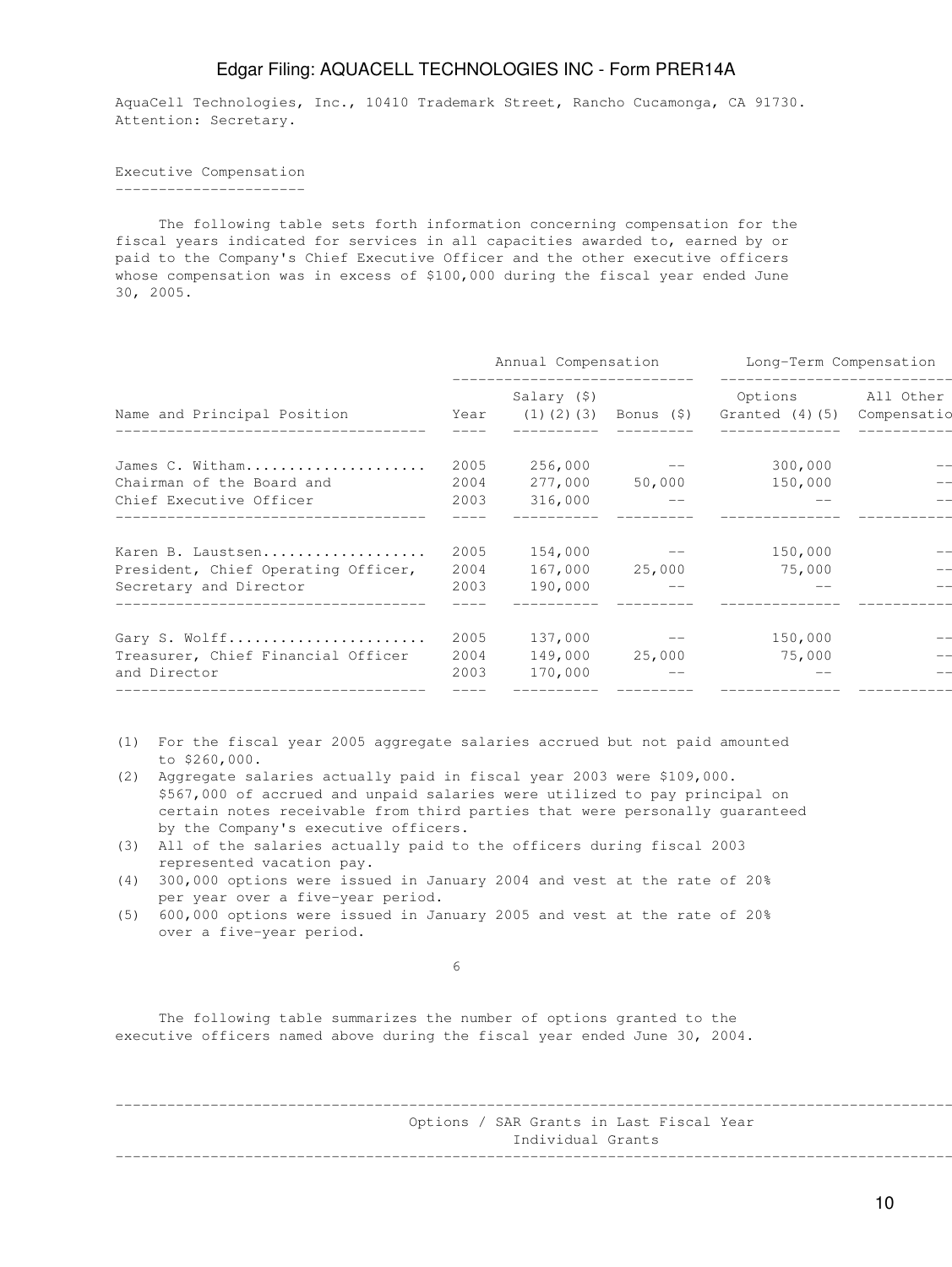|                                          |                               | % of Total<br>Options/Shares<br>Granted to | Exercise   | Potential Realizable<br>Value at Assumed Annual<br>Rates of Stock Price<br>Appreciation For<br>Option Term $(\hat{y})$ $(1)$ |                      |
|------------------------------------------|-------------------------------|--------------------------------------------|------------|------------------------------------------------------------------------------------------------------------------------------|----------------------|
| Name                                     | Options/Shares<br>Granted (#) | Employees Price<br>in Fiscal Year          | (\$/Share) | -----------------------                                                                                                      | $5\%$ (\$) 10\% (\$) |
| James C. Witham<br>Chairman of the Board | 300,000 (2)                   | $33.2$ %                                   | \$0.55     | 67,200                                                                                                                       | 156,600              |
| Karen B. Laustsen<br>President           | 150,000 (2) 16.6 %            |                                            | \$0.55     | 33,600                                                                                                                       | 78,300               |
| Gary S. Wolff<br>Chief Financial Officer | 150,000 (2)                   | 16.6 <sup>8</sup>                          | \$0.55     | 33,600                                                                                                                       | 78,300               |
|                                          |                               |                                            |            |                                                                                                                              |                      |

- (1) The above information concerning five percent and ten percent assumed annual rates of compounded stock price appreciation is mandated by the Securities and Exchange Commission. There is no assurance provided to any executive officer or to any other optionee that there will be appreciation of the stock price over the option term or that the optionee will realize any gains with respect to the options.
- (2) Represents seven year options granted from the 1998 Incentive Stock Plan that vest 20% per year over a five year period.

 The following table summarizes the number of exercisable and unexercisable options held by the executive officers named above at June 30, 2005, and their value at that date if such options were in-the-money.

| 2005 Year End Option Values |             |                                                                         |                                                                                |         |  |  |  |  |
|-----------------------------|-------------|-------------------------------------------------------------------------|--------------------------------------------------------------------------------|---------|--|--|--|--|
|                             |             | Number of securities underlying<br>unexercised options at June 30, 2005 | Value of securities under<br>unexercised in-the-money o<br>at June 30, 2005 (1 |         |  |  |  |  |
| Name                        | Exercisable | Unexercisable                                                           | Exercisable                                                                    | Unexerd |  |  |  |  |
| James C. Witham             | 30,000      | 420,000                                                                 | $-0-$                                                                          |         |  |  |  |  |
| Karen B. Laustsen           | 15,000      | 210,000                                                                 | $-0-$                                                                          |         |  |  |  |  |
| Gary S. Wolff               | 15,000      | 210,000                                                                 | $-0-$                                                                          |         |  |  |  |  |

(1) At June 30, 2005, the closing price of the stock was less than the price of the options.

 The executive officers named above did not exercise any options during the fiscal year ended June 30, 2005.

#### Employment Agreements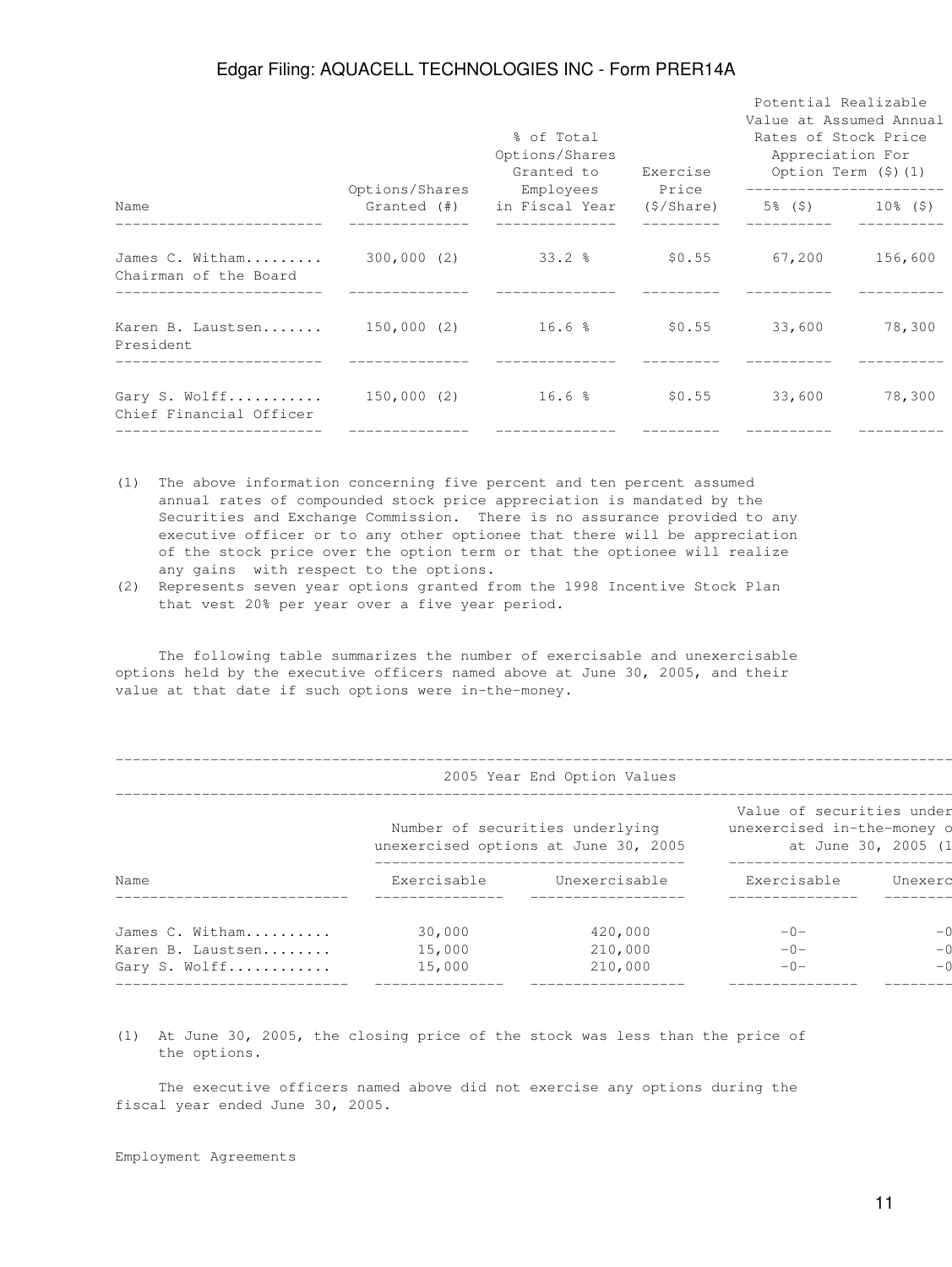On February 12, 2001, we entered into five-year employment agreements with each of Mr. Witham and Ms. Laustsen, and a two-year employment agreement with Mr. Wolff that expired June 30, 2005. These agreements provide for base salaries of \$265,000, \$160,000, and \$142,000, respectively, and also provide for bonuses to be paid based upon established financial performance targets. Each of these employment agreements contains standard noncompete, confidentiality and benefit provisions, including provisions for severance compensation in the event of a termination without cause or transactions that result in a change in control of AquaCell. Each of these contracts provide

7

that after the first year, the base salary amounts will be subject to increase by 50% of the amount of any bonus, with such bonus to be based on net sales and net income earned during the prior year. The terms of the employment agreements, including bonus criteria were reviewed and approved by the compensation committee. The Company anticipates entering into new employment agreements with its executive officers prior to the expiration of the current agreements in February 2006.

 The Company employs Michael Witham as Operations Manager by a written employment agreement pursuant to which he is paid \$110,000 annually. Michael Witham is the son of James Witham, the Company's Chief Executive Officer.

 The Company employs Michael Dougherty as President of its Aquacell Media subsidiary by a written employment agreement pursuant to which he is paid \$125,000 annually.

 The following table sets forth certain information at June 30, 2005 with respect to the Company's equity compensation plans that provide for the issuance of options, warrants or rights to purchase the Company's securities.

| Plan Category                                                             | Number of Securities to be<br>Issued upon Exercise of<br>Outstanding Options,<br>Warrants and Rights | Weighted-Average<br>Exercise Price of<br>Outstanding Options,<br>Warrants and Rights | Remaining Available<br>Future Issuance und<br>Equity Compensation<br>(excluding securiti<br>reflected in the fi |
|---------------------------------------------------------------------------|------------------------------------------------------------------------------------------------------|--------------------------------------------------------------------------------------|-----------------------------------------------------------------------------------------------------------------|
| Equity Compensation<br>Plans Approved by<br>Security Holders              | 1,575,500                                                                                            | \$0.76                                                                               | 424,500                                                                                                         |
| Directors Equity<br>Compensation<br>Plans Approved by<br>Security Holders | 360,000                                                                                              | \$1.00                                                                               | 140,000                                                                                                         |

Report of the Compensation Committee Concerning Compensation of Executive ------------------------------------------------------------------------- Officers

--------

---------------------

Number of Securitie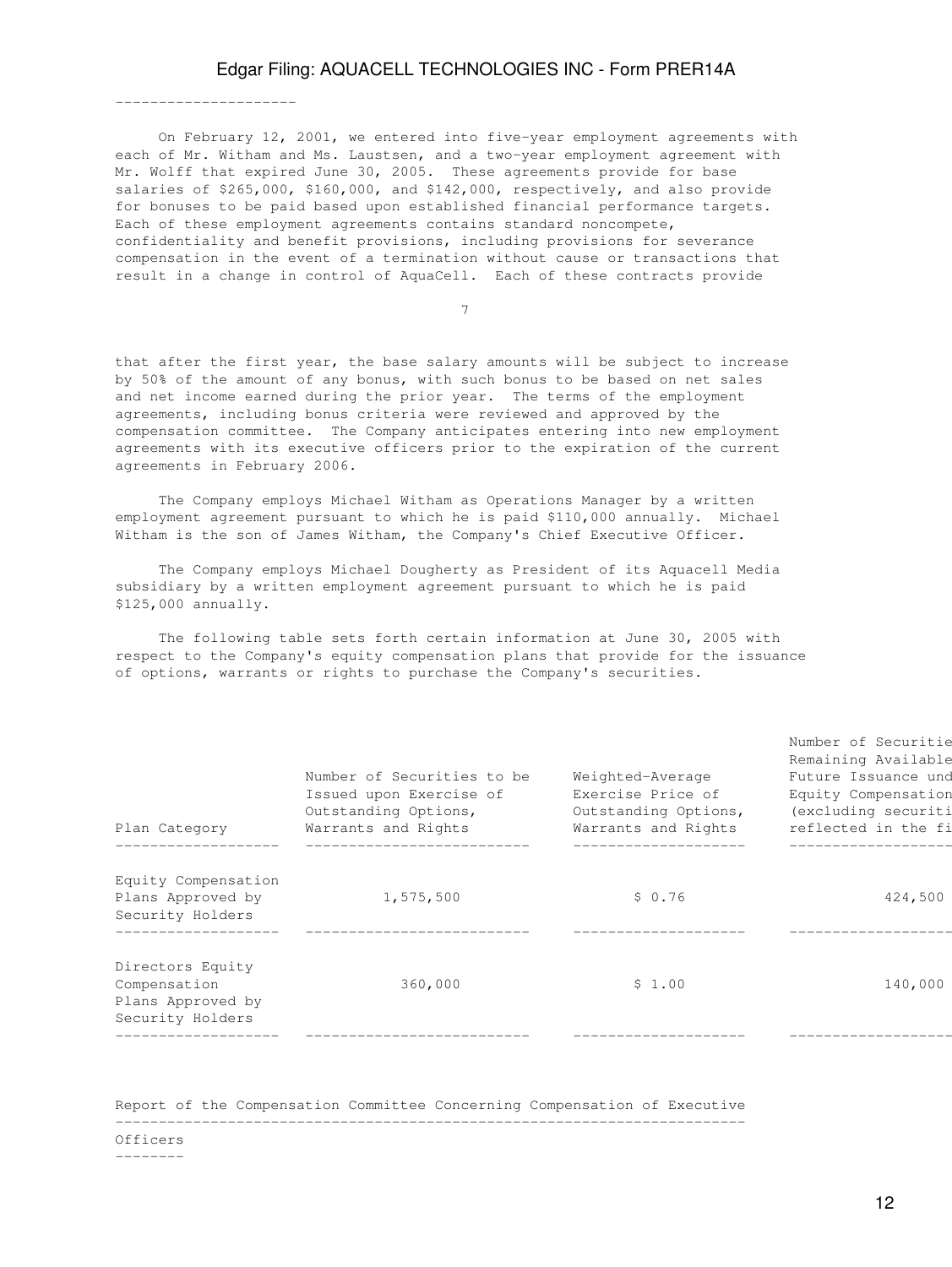The compensation committee of the Board of Directors met 1 time during the 2005 fiscal year. The compensation committee has not developed a formal compensation policy for the Company's executive officers.

 During fiscal 2005, Mr. Witham served as the Company's Chairman of the Board and Chief Executive Officer. Effective June 30, 2005, Mr. Witham resigned from the compensation committee. The compensation package provided to Mr. Witham and the other executive officers are based upon five (5) year and two (2) year employment agreements.

 Bonus compensation, if any, to executive officers is based generally upon the Company's fiscal performance and the availability of resources as well as the executive officer's individual performance and level of responsibility.

 Stock option awards under the Company's stock option plans are intended to attract and retain the best available talent and encourage the highest level of performance by affording key employees an opportunity to acquire proprietary interests in the Company. The executive officers are also each entitled to receive options.

> Glenn Bergenfield William DiTuro James Barton

en andere de la provincia de la provincia de la provincia de la provincia de la provincia de la provincia de<br>En la provincia de la provincia de la provincia de la provincia de la provincia de la provincia de la provinci

Summary of 1998 Incentive Stock Plan ------------------------------------

 Our 1998 Incentive Stock Plan, covering 2,000,000 shares of our Common Stock, is administered by the compensation committee of our Board of Directors. Among the compensation committee's powers will be the authority to:

- . interpret the plan;
- . establish rules and regulations for its operation;
- . select officers, other key employees, consultants and advisors to receive awards; and
- . determine the form, amount and other terms and conditions of awards.

 Directors, officers, key employees and independent contractors will be eligible to participate in the plan. The selection of participants is within the discretion of the compensation committee.

 The plan provides for the grant of any or all of the following types of awards:

- . stock options, including nonqualified stock options and incentive stock options;
- . stock awards;
- . stock appreciation rights;
- . performance shares; and
- . performance units.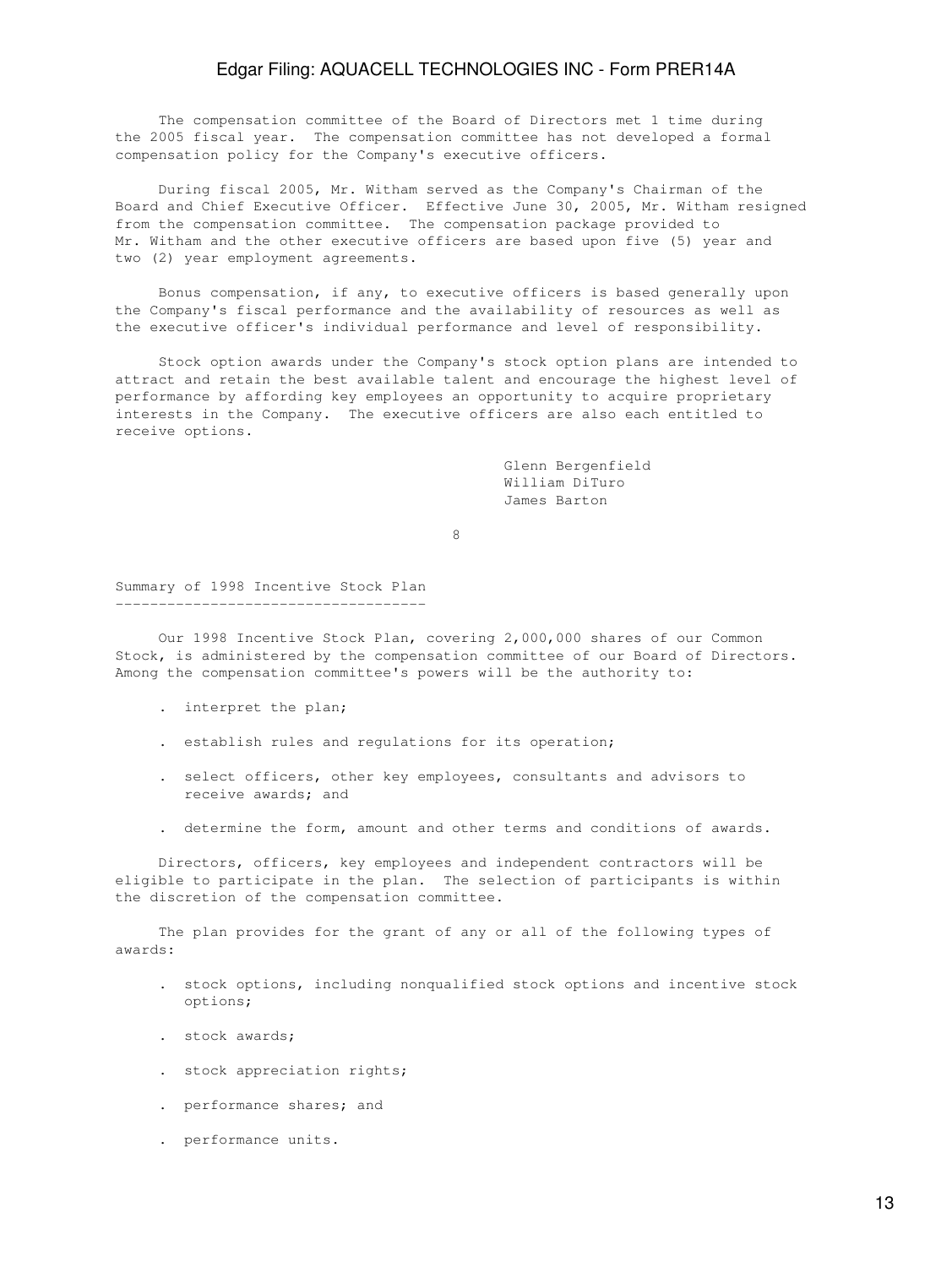Awards may be granted by themselves, in combination or in tandem with other awards as determined by the compensation committee.

- . Under the plan, the compensation committee may grant awards in the form of nonqualified stock options or incentive stock options, shares of our Common Stock, stock appreciation rights, performance shares or performance units. The compensation committee, with regard to each stock option, will determine the number of shares subject to the option, the manner and time of the option's exercise and vesting, and the exercise price per share of stock subject to the option. The following limitations are applicable under the plan: no incentive stock options may be exercisable later than ten years after the date they are granted and no nonqualified stock options may be exercisable later than fifteen years after the date they are granted;
- . the aggregate fair market value at the time of grant of shares of Common Stock with respect to which incentive stock options are exercisable for the first time by a participant during any calendar year cannot be more than \$100,000;
- . the exercise price of a stock option will not be less than 100% of the fair market value of the shares of Common Stock on the date the option is granted for incentive stock options or less than 85% of the market value for non qualified stock options (or, in either case, not less than 110% of fair market value if the optionee is an officer, director or a 10% stockholder);
- . the option price must be paid by a participant by check or, in the discretion of the compensation committee, by delivery of our Common Stock; and
- . awards may be subject to such terms, conditions, restrictions or limitations, as the compensation committee deems appropriate, including restrictions on transferability and continued employment.

9

 Under the plan, each stock appreciation right will entitle the holder to elect to receive the appreciation in the fair market value of the shares subject to the stock appreciation right up to the date the right is exercised. Stock appreciation rights may be granted independent of, or in connection with, stock options. In the case of stock appreciation rights issued independent of stock options, the appreciation shall not be measured from a value less than 85% of the fair market value of the shares on the date of grant. If the stock appreciation rights are issued in connection with stock options, the appreciation shall be measured from not less than the option price. No stock appreciation right may be exercised earlier than six months after the date of grant or later than the earlier of the term of the related option or fifteen years after the date it was granted.

 Performance shares and units may be awarded either alone or in addition to other awards and will consist of:

- . in the case of performance shares, the right to receive shares of Common Stock or cash of equal value at the end of a specified performance period; or
- . in the case of performance units, the right to receive a fixed dollar amount, payable in cash or shares of Common Stock or a combination of both at the end of a specified performance period.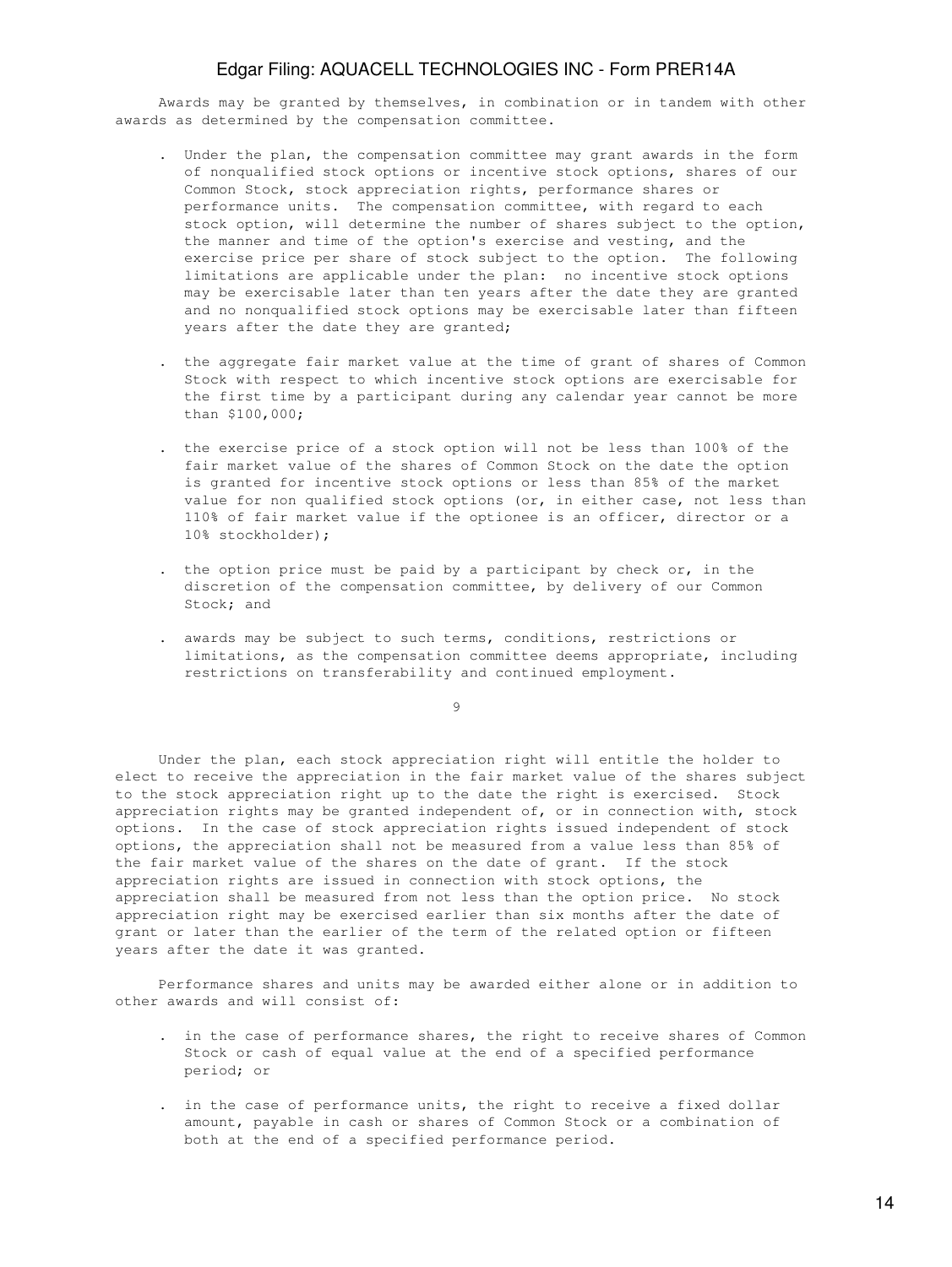The compensation committee may condition the performance shares or units on the attainment of specified performance goals or such other facts or criteria as the committee shall determine.

 The plan provides that awards shall not be transferable otherwise than by law or by will or the laws of descent and distribution. However, the compensation committee may permit the transferability of an award to members of the participant's immediate family or trusts or family partnerships for the benefit of such family members.

 The Board of Directors has the right to amend, suspend or terminate the plan at any time, subject to the rights of participants under any outstanding awards. However, no amendment to the plan may be made without the approval of our stockholders if such approval is required by law or regulatory authority.

## Summary of 2002 Directors Stock Option Plan -------------------------------------------

 The 2002 Directors Plan is intended to encourage stock ownership by nonemployee directors and thereby enhance their proprietary interest in the Company. The Company currently has two (2) non-employee directors serving on the Board of Directors, whose service as directors is compensated solely by the issuance of stock options. These directors do not receive any cash compensation for their service as directors.

 A summary of the significant provisions of the 2002 Directors Plan is set forth below.

Shares Subject to the 2002 Directors Plan

 No more than 500,000 shares of common stock may be issued pursuant to the exercise of options granted under the 2002 Directors Plan. If any option expires or terminates for any reason, without having been exercised in full, the unpurchased shares subject to such option will be available again for purposes of the 2002 Directors Plan.

#### Participation

 The Committee is authorized to grant non-qualified options under the 2002 Directors Plan from time to time to such non-employee directors of the Company as the Committee, in its sole discretion, may determine.

#### Terms of Options

 The Committee has the discretion to fix the term of each option granted under the 2002 Directors Plan, except past the maximum length of term of each option is ten (10) years, subject to earlier termination as provided in the 2002 Directors Plan.

10

#### Administration of the 2002 Directors Plan

 The 2002 Directors Plan is administered by a committee (the "Committee") consisting of two or more persons who are appointed by, and serve at the pleasure of, the Board and each of whom is a "disinterested person" as that term is defined in Rule 16b of the General Rules and Regulations under the Securities Exchange Act of 1934. Subject to the express provisions of the 2002 Directors Plan, the Committee has the sole discretion to determine to whom among those eligible, and the time or times at which, options will be granted, the number of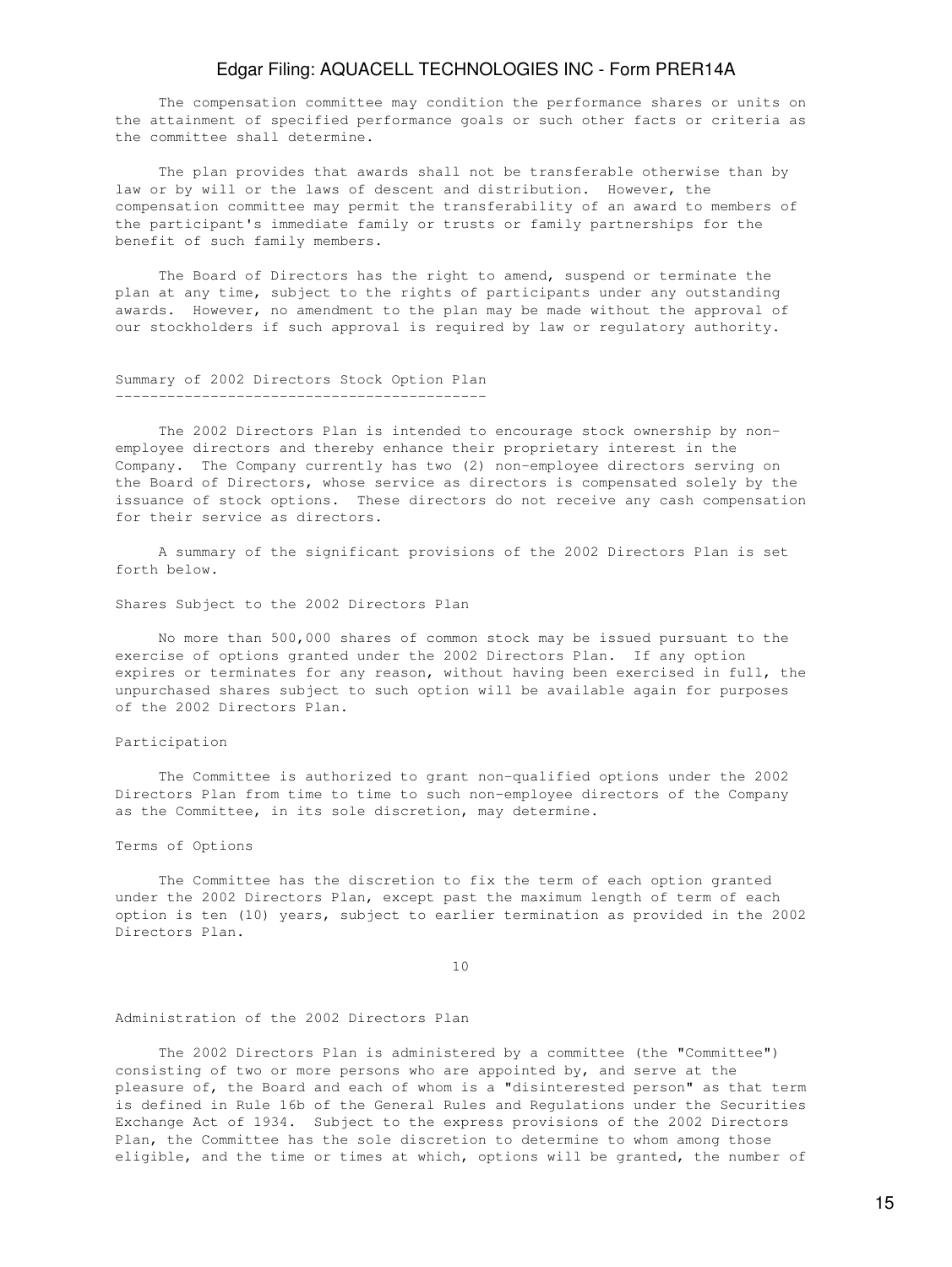shares to be subject to each option and the manner in and price at which options may be exercised. In making such determinations, the committee may take into account the nature and period of service of eligible directors, their level of compensation, their past, present and potential contributions to the Company and such other factors as the Committee in its discretion deems relevant.

 The Committee may amend, suspend or terminate the 2002 Directors Plan at any time, except that no amendment may be adopted without the approval of shareholders which would (i) increase the maximum number of shares which may be issued pursuant to the exercise of options granted under the Plan; (ii) change the eligibility requirements for participation in the 2002 Directors Plan; or (iii) extend the term of any incentive stock options or the period during which any incentive stock options may be granted under the 2002 Directors Plan.

 Unless the 2002 Directors Plan is terminated earlier by the Board, the 2002 Directors Plan will terminate on December 31, 2012.

## Nominating Committee Information --------------------------------

 In August 2004, the Board of Directors established a nominating committee that is presently comprised of Glenn Bergenfield, William DiTuro and James Barton, each an independent director under Amex listing standards. The nominating committee will be responsible for overseeing the selection of persons to be nominated to serve on the Company's Board of Directors. The nominating committee will consider persons identified by its members, management, stockholders, investment bankers and others. The nominating committee does not yet have a formal written charter, not has it established any formal selection criteria for nominees. However, the nominating committee intends to adopt a written charter by the date of the Annual Meeting, which will include the criteria, if any, established. The Company has not yet established a method by which stockholders may propose to the nominating committee candidates for selection as nominees for directors. The Company intends to establish such a procedure by the date of the Annual Meeting.

 During the fiscal year ended June 30, 2005, the nominating committee met 2 times.

#### Compliance with Section 16(a) of the Exchange Act -------------------------------------------------

 Section 16(a) of the Securities Exchange Act of 1934 requires AquaCell's directors and executive officers to file with the SEC initial reports of ownership and changes in ownership of AquaCell's Common Stock during the fiscal year ended June 30, 2005. AquaCell believes that its officers and directors complied with all these filing requirements during the fiscal year other than two reports on Form 4 which were inadvertently not timely filed by Messrs. Bergenfield and DiTuro reporting stock purchases. In each case, the director timely filed corrective reports on Form 5. The Company has relied upon the representations of its directors and executive officers. The Company does not believe any other stockholders are subject to Section 16(a) filing requirements.

11

#### Stock Performance Graph

 The graph depicted below shows a comparison of cumulative stockholder returns for the Company, the American Stock Exchange Index and the Company's peer group.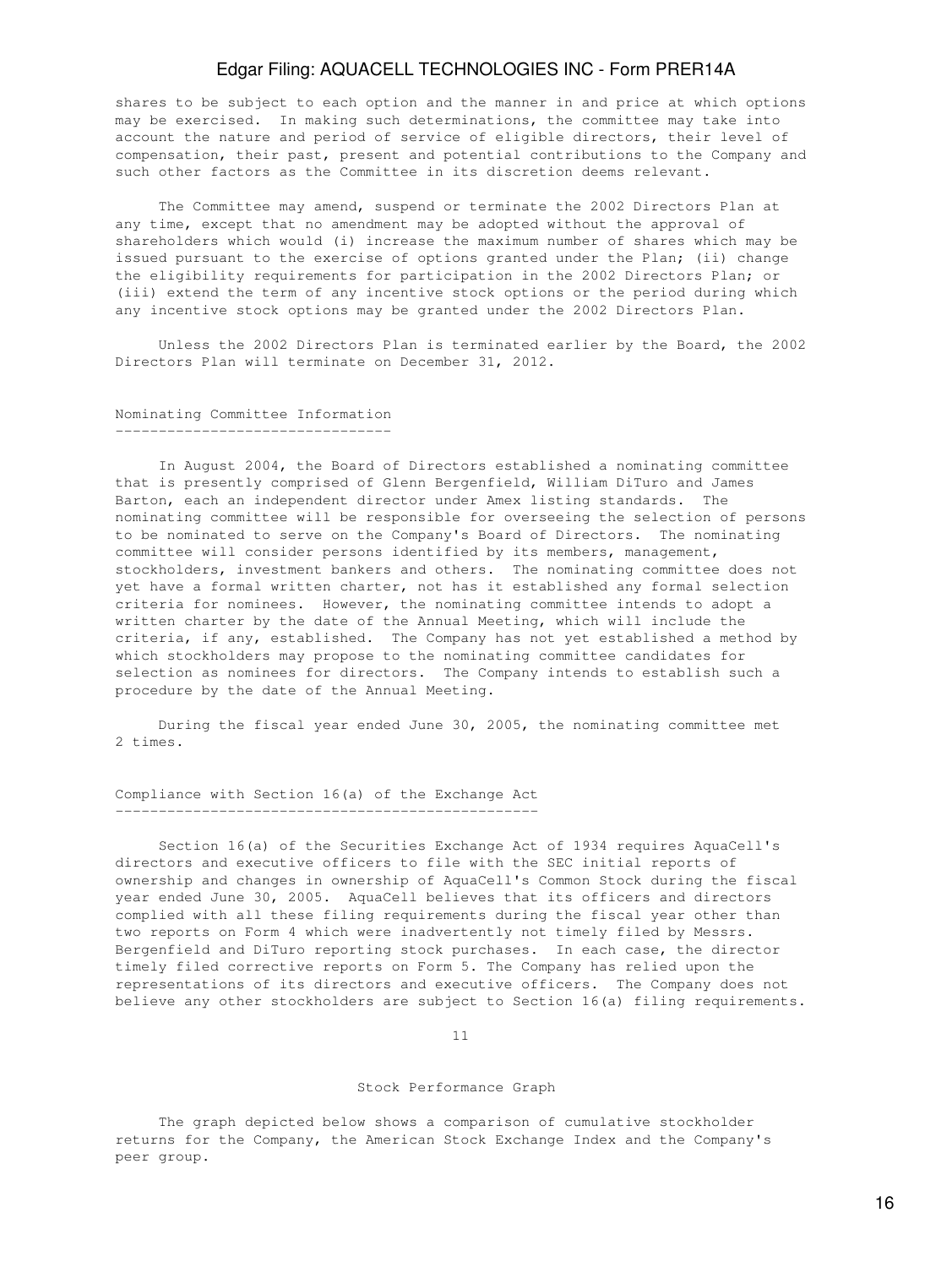## Total Return To Shareholders (Includes reinvestment of dividends)

|                           |                                            | ANNUAL RETURN PERCENTAGE<br>Years Ending |                                        |                 |  |         |
|---------------------------|--------------------------------------------|------------------------------------------|----------------------------------------|-----------------|--|---------|
| Company Name / Index      |                                            | Jun01 Jun02 Jun03 Jun04 Jun05            |                                        |                 |  |         |
| AQUACELL TECHNOLOGIES INC | $-10.00$ $-81.56$ 261.45 $-70.33$ $-57.30$ |                                          |                                        |                 |  |         |
| AMERICAN STOCK EXCHANGE   |                                            |                                          | $-2.12$ $-2.70$ 8.53 28.95             |                 |  | 23.57   |
| NEW PEER GROUP            |                                            |                                          | $-6.34$ $-40.82$ $32.42$ $12.76$       |                 |  | $-8.97$ |
| OLD PEER GROUP            |                                            |                                          | $19.95$ $28.22$ $-26.38$ $45.21$       |                 |  | 33.54   |
|                           |                                            |                                          |                                        | INDEXED RETURNS |  |         |
|                           |                                            |                                          |                                        | Years Ending    |  |         |
|                           | Base<br>Period                             |                                          |                                        |                 |  | Jun05   |
|                           |                                            |                                          |                                        |                 |  |         |
| AMERICAN STOCK EXCHANGE   | 100                                        |                                          | 97.88  95.23  103.36  133.29  164.70   |                 |  |         |
| NEW PEER GROUP            |                                            |                                          | 100 93.66 55.43 73.40 82.77 75.35      |                 |  |         |
| OLD PEER GROUP            |                                            |                                          | 100 119.95 153.80 113.23 164.42 219.57 |                 |  |         |

New Peer Group and Communications of the Old Peer Group

CLEAR CHANNEL COMMUNICATIONS **IONICS** INC NEWS CORP **PENTAIR INC.** 

VEOLIA ENVIRONNEMENT -ADR

[COMPARISON OF CUMULATIVE FIVE YEAR TOTAL RETURN GRAPH]

--------------------------------------------------------------------------------

12

### PROPOSAL NO. 2

--------------

## APPOINTMENT OF INDEPENDENT REGISTERED PUBLIC ACCOUNTING FIRM ------------------------------------------------------------

 On August 6, 2005, the Board of Directors selected Wolinetz, Lafazan & Company, PC as the Company's independent registered public accounting firm for the fiscal year ending June 30, 2006.

 Although neither federal nor state law requires the approval of the auditors by stockholders, the Board believes that, in view of the importance of financial statements to the stockholders, the selection of independent public accountants should be passed on by stockholders. Accordingly, approval of the following resolution will be requested at the Meeting:

 "RESOLVED, that the Board of Directors appointment of Wolinetz, Lafazan & Company, PC to serve as the Company's independent public accountants for fiscal year ending June 30, 2006 be, and the same hereby is ratified and approved."

 The Board of Directors recommends a vote FOR the foregoing resolution. In the event that stockholders disapprove of the selection, the Board of Directors will consider the selection of other auditors.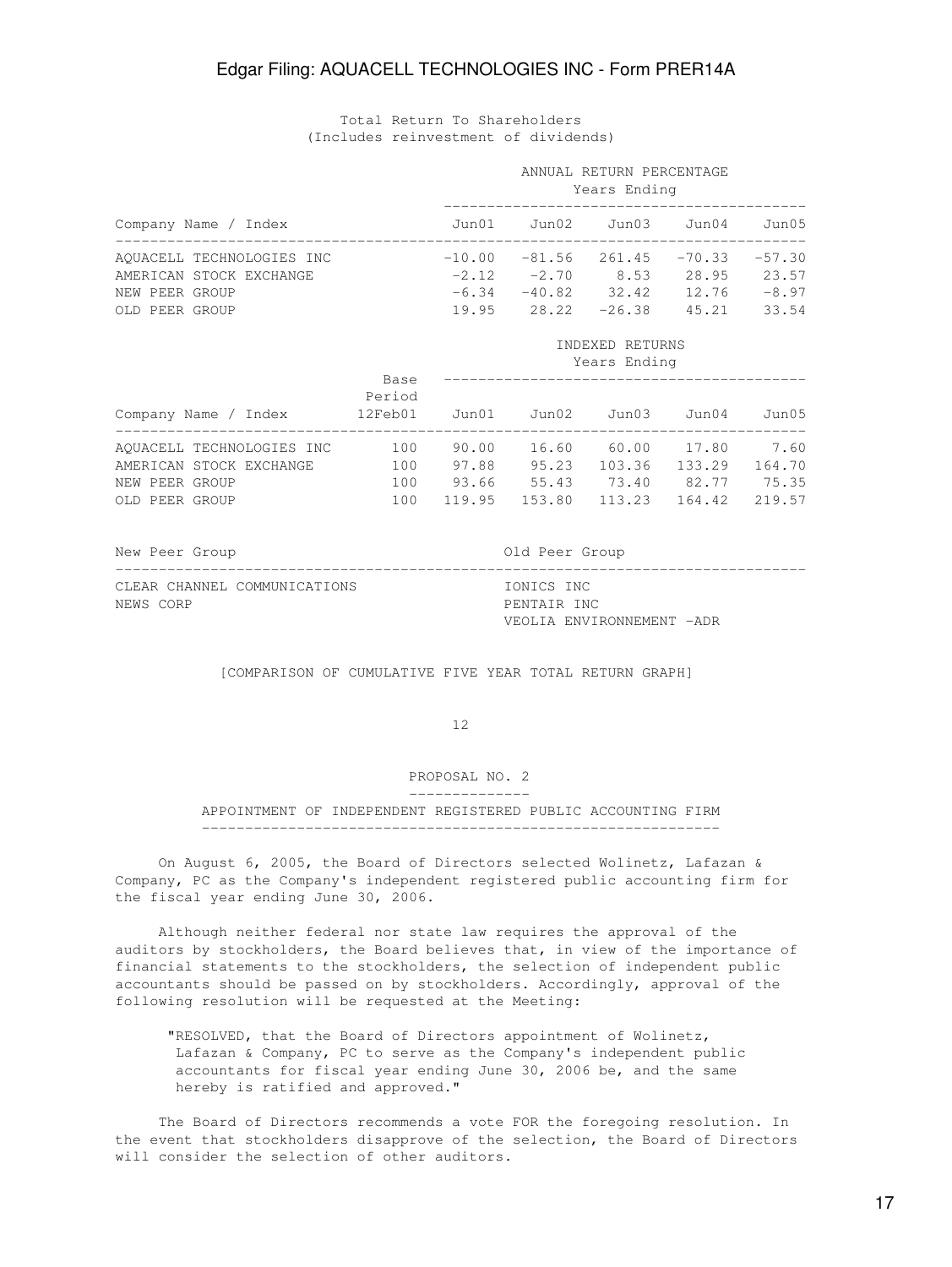A representative of Wolinetz, Lafazan & Company, PC will be present at the Annual Meeting or available by telephone. The Company has been informed that the representative does not intend to make any statement to the stockholders at the Annual Meeting, but will be available to respond to appropriate questions from stockholders.

## PROPOSAL NO. 3 AMENDMENT OF THE COMPANY'S CERTIFICATE OF INCORPORATION

 On July 19, 2005 the Board of Directors unanimously approved an amendment to the Company's Certificate of Incorporation to permit the Company to issue up to 75,000,000 shares of common stock. The resolution was as follows:

 "RESOLVED, that the Company's Certificate of Incorporation shall be amended to increase the common shares that the Company is authorized to issue from 40,000,000 to 75,000,000 shares."

The Board directed that the amendment be voted on by stockholders.

 The Company is currently authorized and permitted to issue up to 40,000,000 aggregate shares of common stock. As of September 30, 2005, 22,638,643 shares of common stock were issued and outstanding. Approximately 2,500,000 additional shares were reserved for issuance under the Company's compensation and benefit plans and 9,179,012 shares were reserved for issuance under outstanding common stock purchase warrants and 988,000 were reserved for issuance upon conversion of preferred stock. As of September 30, 2005 the Company could issue 4,694,345 shares of common stock. The Board would like to increase the number of shares of common stock that the Company can issue for possible acquisitions, financings and other corporate purposes. The Company has no present plans for any ========================================

acquisition, nor is any such transaction pending. =================================================

 The Board can issue shares from time to time in accordance with SEC and AMEX rules without obtaining the approval of stockholders. If this proposal is approved, all or any of the authorized shares may be issued without further shareowner action (unless such approval is required by applicable law or regulatory authorities) and without first offering those shares to the shareowners for subscription. The issuance of shares otherwise than on a prorata basis to all shareowners would reduce the proportionate interest in the Company of each shareowner.

 Newly authorized shares would have the same rights as the presently authorized shares, including the right to cast one vote pershare and to receive dividends paid by the Company. Although the authorization would not, in itself, have any effect on your rights as a stockholder, issuance of additional shares of common stock for other than a stock split or dividend could, under certain circumstances, have a dilutive effect on voting rights and earnings per share. Stockholders do not have preemptive rights.

13

 While the issuance of shares in certain instances may have the effect of forestalling a hostile takeover, the Board does not intend or view the increase in authorized common stock as an anti-takeover measure, nor is the Company aware of any proposed or contemplated transaction of this type.

 The affirmative vote of holders of a majority of the shares of Common Stock present, in person or by proxy, at the Annual Meeting is required to approve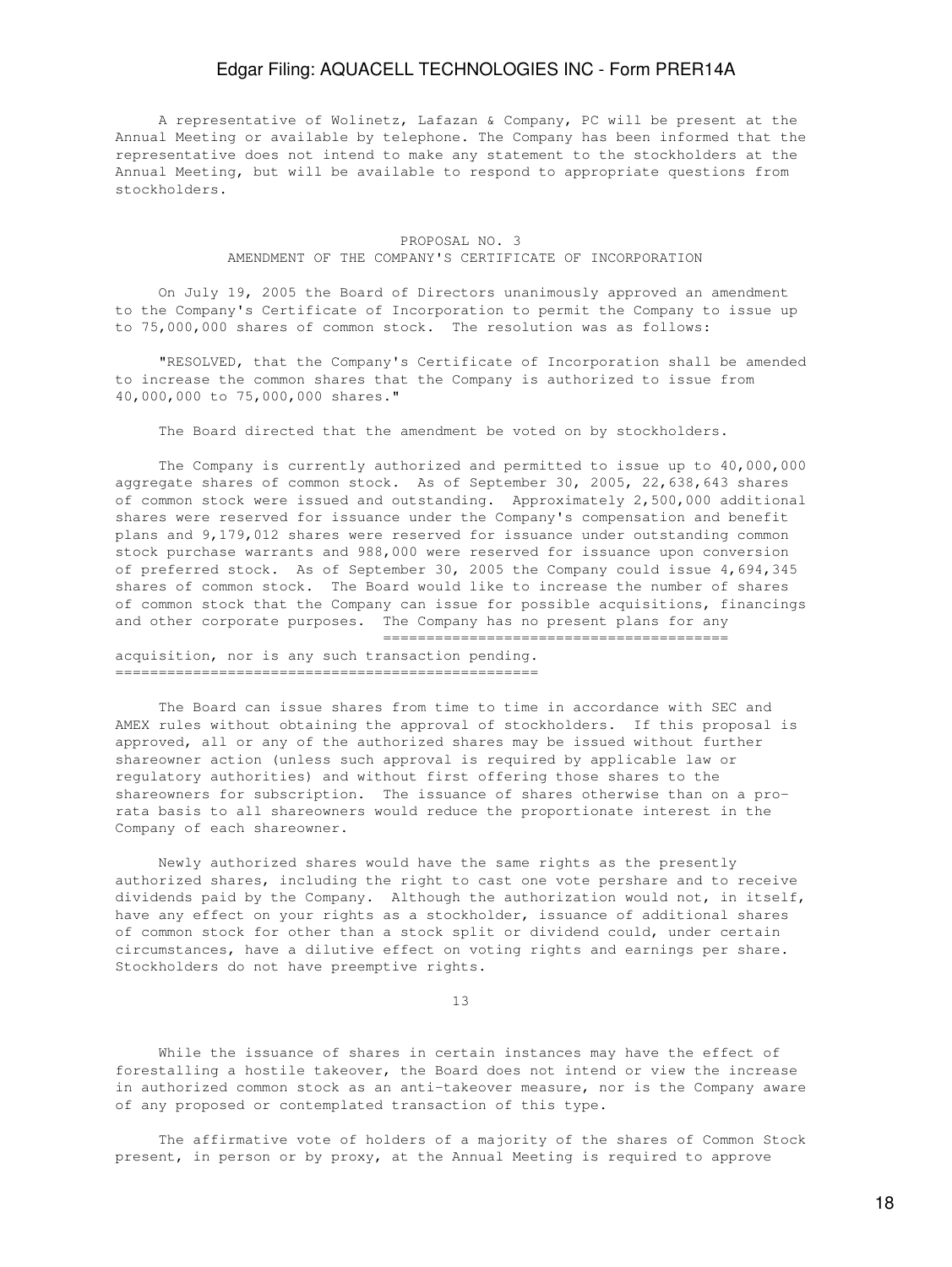this amendment of the Company's Certificate of Incorporation increasing the authorized shares the Company cn issue from 40,000,000 to 75,000,000.

 The board of Directors recommends that you vote FOR the amendment of the Company's Certificate of Incorporation.

## PROPOSAL NO. 4 AMENDMENT OF THE COMPANY'S 1998 INCENTIVE STOCK PLAN

 In order to provide the Company the ability to issue options, the Board adopted the 1998 Incentive Stock Plan (the "1998 Plan") on August 28, 1998. The 1998 Plan is intended to encourage stock ownership by officers, employees, independent contractors and advisors of the Company and thereby enhance their proprietary interest in the Company.

 The 1998 Plan originally authorized the issuance of up to 1,000,000 common shares. This amount was amended by resolution and subsequent ratification by the stockholders on December 2, 2003 authorized the issuance of up to 2,000,000 common shares. On October 10, 2005 the Board of Directors adopted a resolution, subject to shareholder approval, to amend the 1998 Plan to increase the number of shares issuable thereunder from 2,000,000 to 3,000,000. The Board of Directors believes that stock options are valuable tools for the recruitment, retention and motivation of qualified employees, including officers and other persons who can contribute materially to the Company's success. As of June 30, 2005, options to purchase 1,575,500 shares were outstanding under the 1998 Plan. The Board of Directors believes that equity ownership by management and other employees has contributed to the Company's growth over the past five years. The Board believes that it is important to have additional shares available under the 1998 Plan to provide adequate incentives to the Company's growing workforce and to continue aligning the interests of management with those of the Company's stockholders. A summary of the significant provisions of the 1998 Plan, as amended from 2,000,000 shares to 3,000,000 shares is set forth below.

## Administration of the 1998 Plan

 The 1998 Plan is administered by the compensation committee (the "Committee") consisting of two or more persons who are appointed by, and serve at the pleasure of, the Board and each of whom is a "disinterested person" as that term is defined in Rule 16b of the General Rules and Regulations under the Securities Exchange Act of 1934. Subject to the express provisions of the 1998 Plan, the Committee has the sole discretion to determine to whom among those eligible, and the time or times at which, options will be granted, the number of shares to be subject to each option and the manner in and price at which options may be exercised. In making such determinations, the Committee may take into account the nature and period of service of eligible employees, their level of compensation, their past, present and potential contributions to the Company and such other factors as the Committee in its discretion deems relevant. Options are designated at the time of grant as either "Incentive Stock Options" intended to qualify under Section 422 of the Internal Revenue Code (the "Code") or "non-qualified options" which do not so qualify.

 The Committee may amend, suspend or terminate the 1998 Plan at any time, except that no amendment may be adopted without the approval of shareholders which would (i) increase the maximum number of shares which may be issued pursuant to the exercise of options granted under the Plan; (ii) change the eligibility requirements for participation in the 1998 Plan; (iii) permit the grant of any incentive stock option under the 1998 Plan with an option price of less than 10% of the fair market value of the shares at the time such incentive stock option is granted; or (iv) extend the term of any incentive stock options or the period during which any incentive stock options may be granted under the 1998 Plan.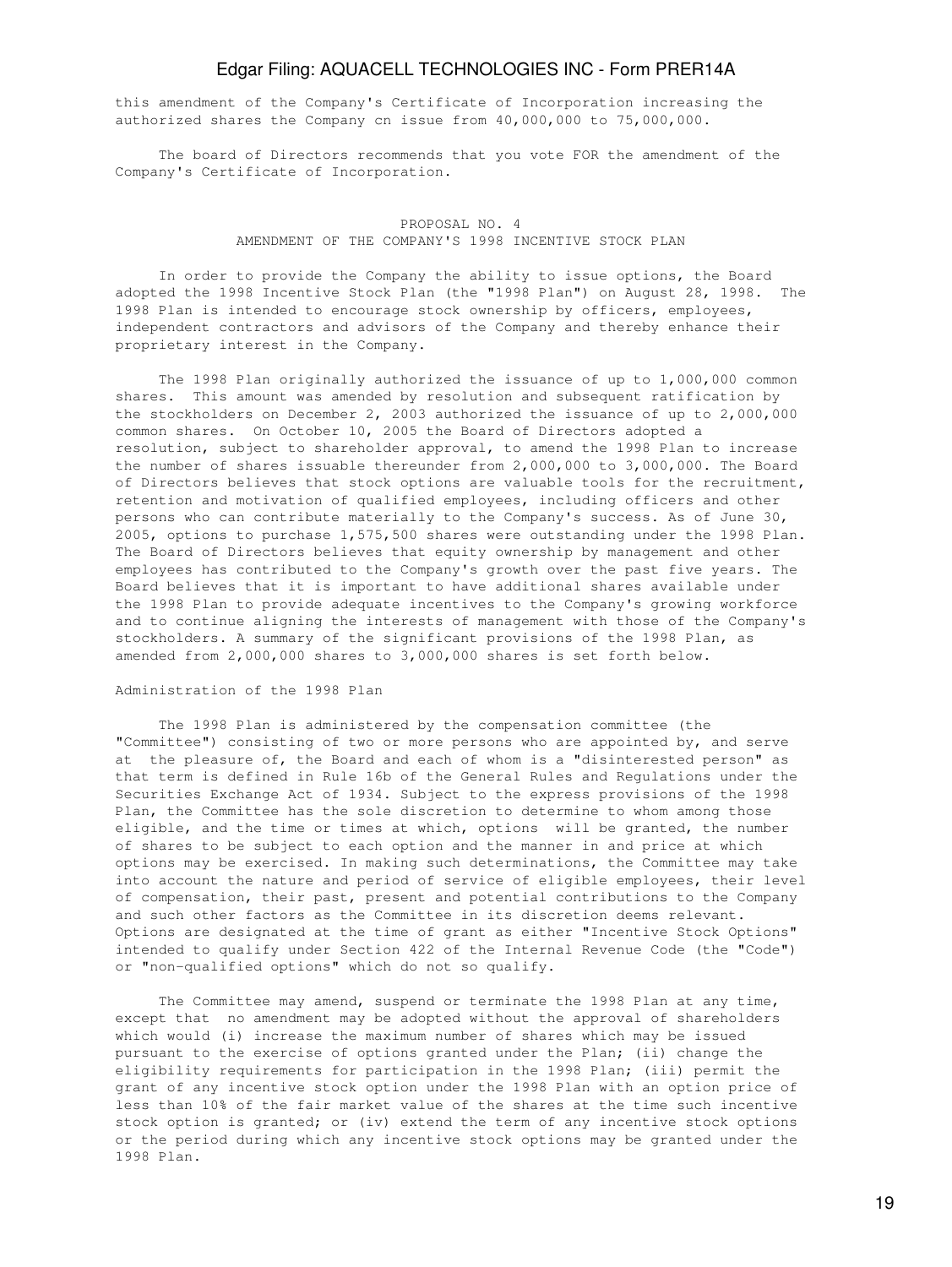Unless the 1998 Plan is terminated earlier by the Board, the 1998 Plan will terminate on December 31, 2008.

14

Shares Subject to the Plan

 No more than 3,000,000 shares of Common Stock may be issued pursuant to the exercise of options granted under the 1998 Plan. If any option expires or terminates for any reason, without having been exercised in full, the unpurchased shares subject to such option will be available again for purposes of the 1998 Plan.

 Under certain circumstances involving a change in the number of shares of Common Stock without the receipt by the Company of any consideration therefore, such as a stock split, stock consolidation or payment of a stock dividend, the class and aggregate number of shares of Common Stock in respect of which options may be granted under the 1998 Plan, the class and number of shares subject to each outstanding option and the option price per share will be proportionately adjusted. In addition, if the Company is involved in a merger, consolidation, dissolution or liquidation, the options granted under the 1998 Plan will be adjusted or, under certain conditions, will terminate, subject to the right of the option holder to exercise his option or a comparable option substituted at the discretion of the Company prior to such event. An option may not be transferred other than by, will or by the laws of descent and distribution, and during the lifetime of the option holder may be exercised only by such holder.

#### Participation

 The Committee is authorized to grant incentive stock options from time to time to such employees of the Company as the Committee, in its sole discretion, may determine. Employees of the Company, advisors and independent contractors providing services to the Company are eligible to receive non-qualified options under the 1998 Plan. There are approximately 20 people who may participate in the 1998 Plan at the present time.

#### Option Price

 The exercise price of each option is determined by the Committee, but may not, in the case of incentive stock options, be less than 100% of the fair market value of the shares of Common Stock covered by the option on the date the option is granted. In the case of non-qualified options, the option price per share may be less than, equal to or greater than the fair market value of the shares of Common Stock covered by the option on the date the option is granted but not less than 85% of the Fair Market Value of the Common Stock shares on the grant date. If an incentive stock option is to be granted to an employee who owns over 10% of the total combined voting power of all classes of the Company's stock, then the exercise price may not be less than 110% of the fair market value of the Common Stock covered by the incentive stock option on the date the option is granted.

## Terms of Options

 The Committee has the discretion to fix the term of each option granted under the 1998 Plan, except past the maximum length of term of each option is 10 years, subject to earlier termination as provided in the Plan.

#### Required Vote

The affirmative vote of holders of a majority of the shares of Common Stock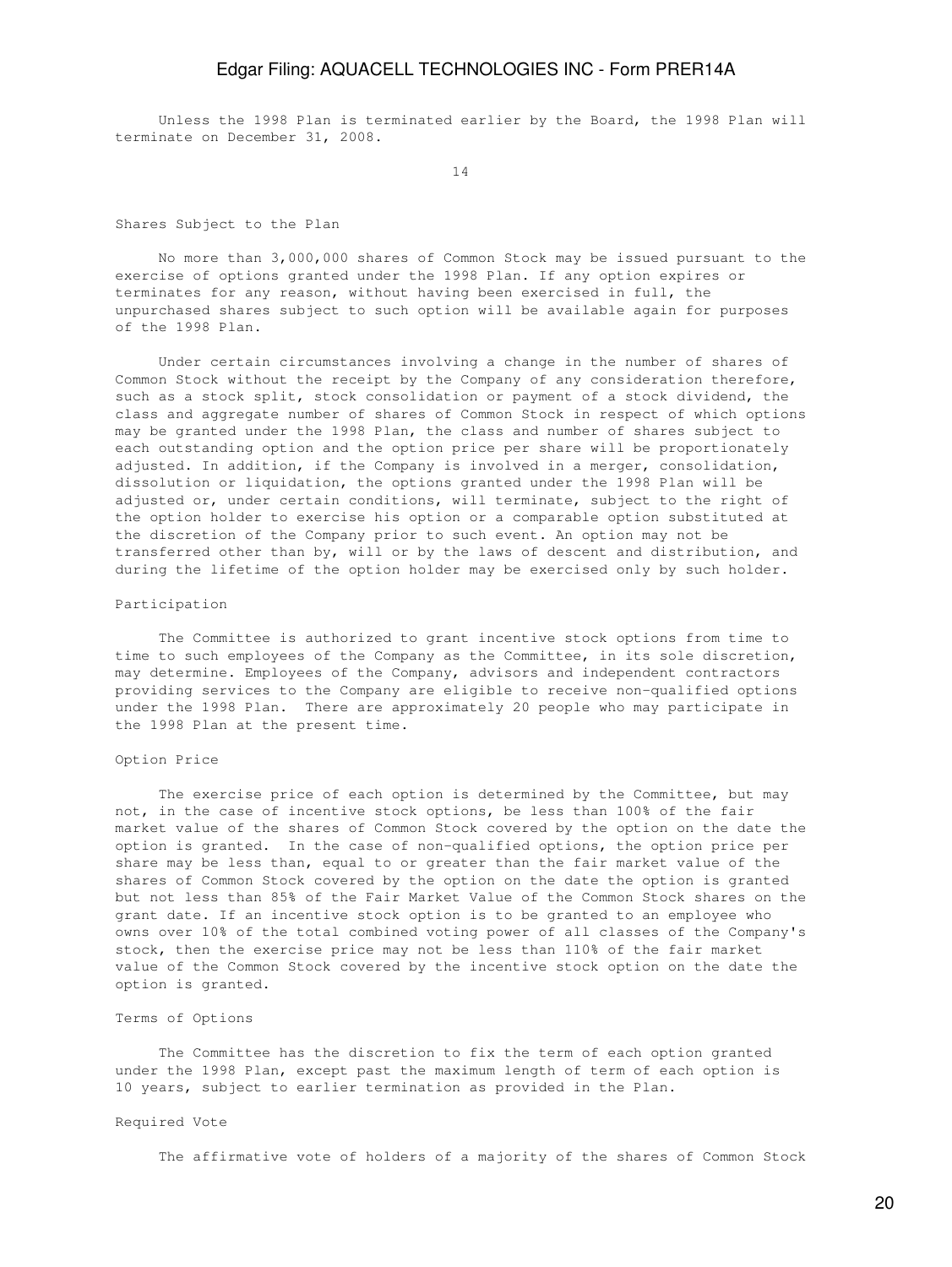present, in person or by proxy, at the Annual Meeting is required to approve the 1998 Plan pursuant to the following resolution:

 "RESOLVED, that the Company's 1998 Stock Option Plan be amended to provide for the issuance of up to 3,000,000 shares in the aggregate."

 The Board of Directors recommends that you vote FOR the amendment of the 1998 Plan.

15

#### 2006 ANNUAL MEETING STOCKHOLDER PROPOSAL AND NOMINATIONS --------------------------------------------------------

 In order for any stockholder proposal to be presented at the annual meeting of stockholders to be held in 2006 or to be eligible for inclusion in the Company's proxy statement for such meeting, they must be received by the Company at its principal executive offices by June 16, 2006. Each proposal should include the exact language of the proposal, a brief description of the matter and the reasons for the proposal, the name and address of the stockholder making the proposal and the disclosure of that stockholder's number of shares of common stock owned, length of ownership of the shares, representation that the stockholder will continue to own the shares through the stockholder meeting, intention to appear in person or by proxy at the stockholder meeting and material interest, if any, in the matter being proposed.

 The Company has not yet established a method by which stockholders may propose to the nominating committee candidates for selection as nominees for directors. The Company intends to establish such a procedure by the date of the Annual Meeting.

#### OTHER STOCKHOLDER COMMUNICATIONS WITH THE BOARD OF DIRECTORS ------------------------------------------------------------

 The Board of Directors provides a process for stockholders and interested parties to send communications to the Board. Stockholders and interested parties may communicate with the Board of Directors, any committee chairperson or the non-management directors as a group by writing to the Board or committee chairperson in care of AquaCell Technologies, Inc., 10410 Trademark Street, Rancho Cucamonga, California 91730. Each communication will be forwarded, depending on the subject matter, to the Board, the appropriate committee chairperson or all non-management directors.

#### DISCRETIONARY VOTING OF PROXIES -------------------------------

 Pursuant to Rule 14a-4 promulgated by the Securities and Exchange Commission, stockholders are advised that the Company's management will be permitted to exercise discretionary voting authority under proxies it solicits and obtains for the 2006 Annual Meeting of Stockholders with respect to any proposal presented by a stockholder at such meeting, without any discussion of the proposal in our proxy statement for such meeting, unless we receive notice of such proposal at the Company's principal office in Rancho Cucamonga, California, not later than September 23, 2006.

> WHERE YOU CAN FIND MORE INFORMATION -----------------------------------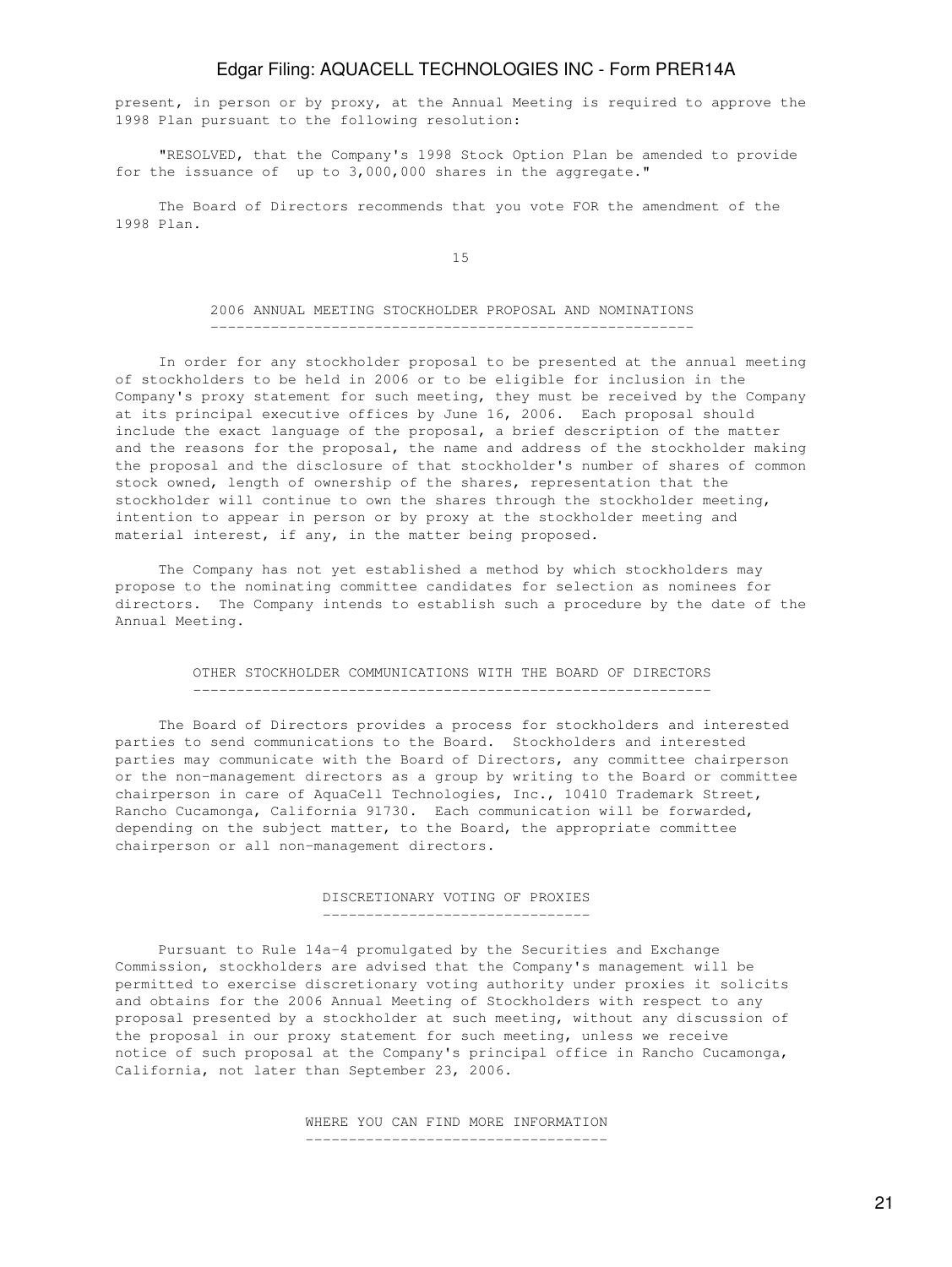We are a public company and file annual, quarterly and special reports, proxy statements and other information with the Securities and Exchange Commission. You may read and copy any document we file at the SEC's public reference room at 450 Fifth Street, N.W., Washington, D.C. 20549. You can request copies of these documents by writing to the SEC and paying a fee for the copying cost. Please call the SEC at 1-800-SEC-0330 for more information about the operation of the public reference room. Our SEC filings are also available to the public at the SEC's web site at http://www.sec.gov. In addition, you can read and copy our SEC filings at the office of the National Association of Securities Dealers, Inc. at 1735 K Street, Washington, D.C. 20006.

 You should rely only on the information contained or incorporated by reference in this Proxy Statement. We have not authorized anyone else to provide you with information that is different from what is contained or incorporated in this Proxy Statement. This document is dated October 24, 2005. You should not assume that the information in this Proxy Statement is accurate as of any later date, and the mailing of this Proxy Statement to stockholders shall not create any implication to the contrary.

16

#### INCORPORATION OF CERTAIN DOCUMENTS BY REFERENCE -----------------------------------------------

 The Securities and Exchange Commission allows us to "incorporate by reference" the information we file with them, which means that we can disclose important information to you by referring you to those documents. We incorporate by reference the documents listed below:

 \* Our Annual Report on Form 10-KSB for the fiscal year ended June 30, 2005, which accompanies this Proxy Statement.

 We will provide without charge to each person to whom a copy of this Proxy Statement is delivered, upon request, a copy of any and all documents incorporated by reference in this Proxy Statement. Requests for such copies should be made to Gary S. Wolff, Chief Financial Officer of the Company, 10410 Trademark Street, Rancho Cucamonga, California 91730 or by calling (800) 326- 5222.

## SOLICITATION OF PROXIES -----------------------

 The solicitation of proxies in the enclosed form is made on behalf of the company and the cost of this solicitation is being paid by the Company. In addition to the use of the mails, proxies may be solicited personally or by telephone or telephone using the services of directors, officers and regular employees of the Company at nominal cost. Banks, brokerage firms and other custodians, nominees and fiduciaries will be reimbursed by the Company for expenses incurred in sending proxy material to beneficial owners of the Company's stock.

## OTHER MATTERS

-------------

 The Board of Directors knows of no matter which will be presented for consideration at the Annual Meeting other than the matters referred to in this Proxy Statement. Should any other matter properly come before the Annual Meeting, it is the intention of the persons named in the accompanying proxy to vote such proxy in accordance with their best judgment.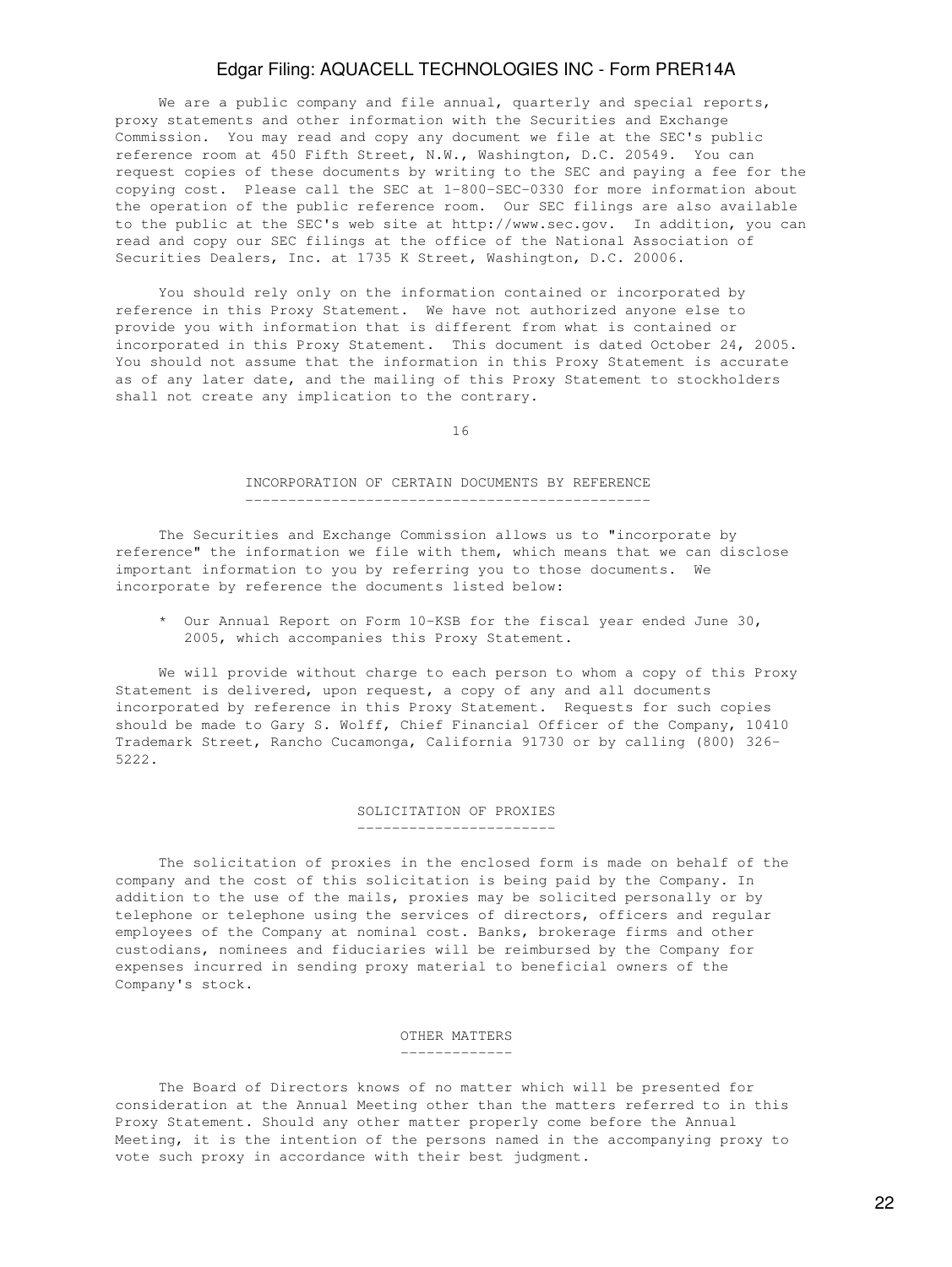Karen B. Laustsen, Secretary

Rancho Cucamonga, California October 24, 2005

17

## PROXY CARD

### AQUACELL TECHNOLOGIES, INC.

 PROXY FOR ANNUAL MEETING OF STOCKHOLDERS TO BE HELD DECEMBER 7, 2005 THIS PROXY IS SOLICITED ON BEHALF OF THE BOARD OF DIRECTORS

 The undersigned Stockholder(s) of AQUACELL TECHNOLOGIES, INC., a Delaware corporation (the "Company"), hereby appoints James C. Witham, Proxy, with full power of substitution in the name, place and stead of the undersigned, to vote the Annual Meeting of Stockholders of the Company to be held on December 7, 2005 and at all adjournments thereof, according to the number of votes that the undersigned would be entitled to vote if personally present, upon the following matters.

(Continued and to be signed below)

- DETACH PROXY CARD HERE -

## --------------------------------------------------------------------------------

#### PROXY

- 1. Election of two Directors: William DiTuro and Karen B. Laustsen [ ] FOR the nominee listed above
	- [ ] WITHHOLD AUTHORITY to vote for the nominees listed above
- 2. To ratify the appointment of Wolinetz, Lafazan & Company, PC as Independent Registered Public Accounting Firm for 2006. [ ] FOR [ ] AGAINST [ ] ABSTAIN
- 3. To ratify an amendment to the Company's Certificate of Incorporation increasing the number of authorized common shares.<br>[ ] FOR [ ] AGAINST [ ] ABSTAIN [ ] AGAINST [ ] ABSTAIN
- 4. To ratify an amendment to the Company's 1998 Incentive Stock Plan. [ ] FOR [ ] AGAINST [ ] ABSTAIN
- 5. In their discretion, the proxies are authorized to vote upon such other business as may properly come before the meeting or any and all adjournments thereof.

COMPANY ID:

PROXY NUMBER:

ACCOUNT NUMBER:

Signature \_\_\_\_\_\_\_\_\_\_\_\_\_\_\_\_\_\_\_ Signature \_\_\_\_\_\_\_\_\_\_\_\_\_\_\_\_\_\_\_ Date \_\_\_\_\_\_\_\_\_, 2005